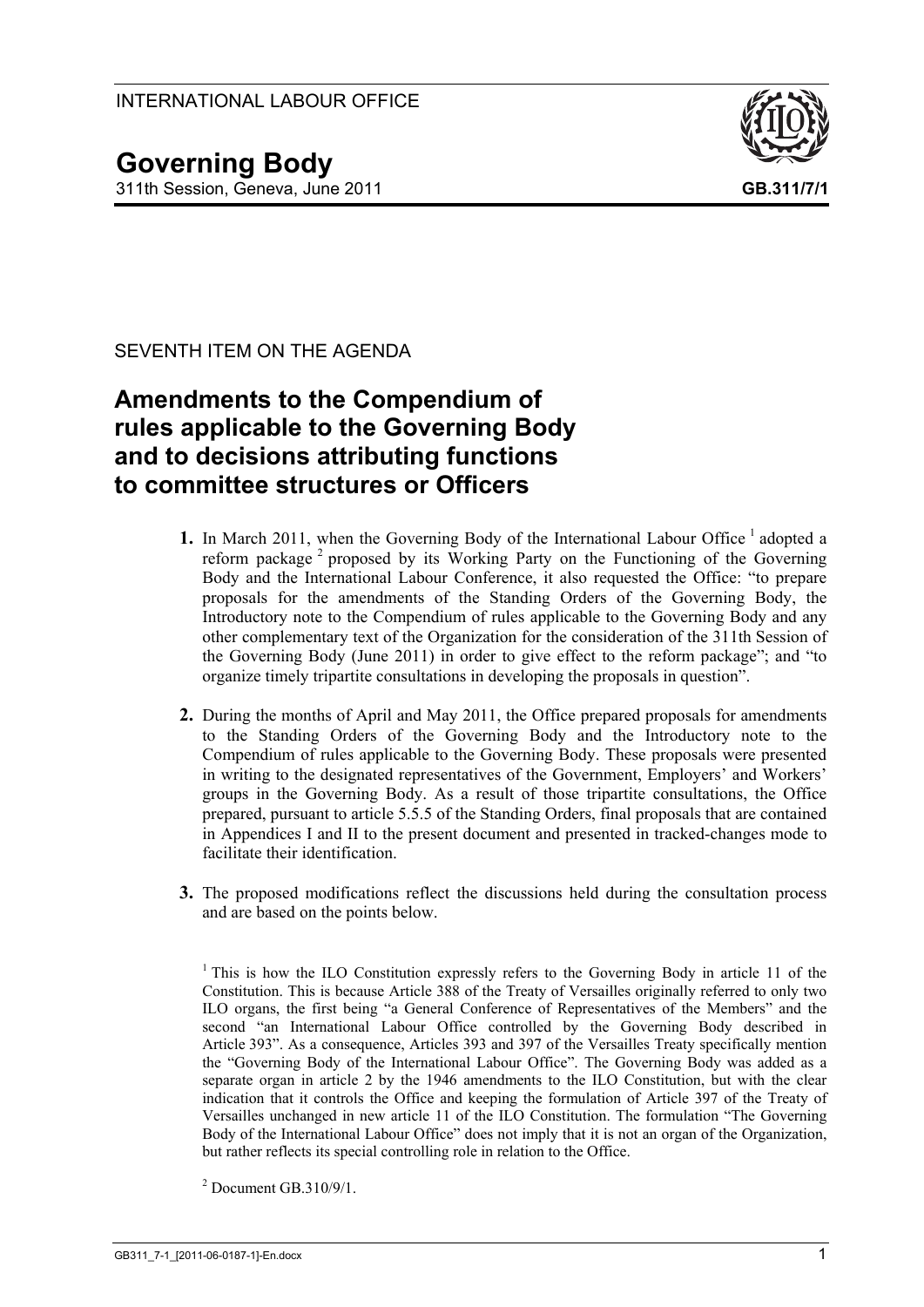- **4.** Firstly, it is important to keep in mind that the Compendium of rules applicable to the Governing Body contains the Standing Orders and other rules adopted by the Governing Body along with an Introductory note. These texts together constitute an overview of the rules and practices applicable to the Governing Body. While the Standing Orders represent a traditional and fixed set of rules, the Introductory note reflects certain practices that are not fixed as legal rules and allow for more flexible application. The Introductory note is, however, a document adopted by the Governing Body. Accordingly, modifications have been proposed to the Introductory note to give effect to certain aspects of the reform package. These proposals concern, in particular, orientations and instructions given by the Governing Body to a newly proposed Screening Group to provide guidance with regard to the Governing Body agenda and the allocation of time for each session, a new process of chairing segments within the Legal Issues and International Labour Standards Section and the Policy Development Section, and the need to provide more details of the groups' representatives. In addition, the Office proposes formal amendments to the Standing Orders as appropriate to this type of document and in keeping with the neutrality of the rules and the role of the three groups in the Governing Body. For example, a common assumption that the Chairperson of the Governing Body always belongs to the Government group does not correspond to the ILO Constitution, the Governing Body Standing Orders or the practice referred to in paragraph 15 of the Introductory note. Consequently, the new rules dealing with the chairing of the segments must provide for the possibility of the Governing Body being chaired by either an Employer or Worker member.
- **5.** Secondly, it seemed important that the groups communicate officially the names of their representatives, who will acquire a new role pursuant to the reform package. Some of the group functions, such as Chairperson of the Government group, regional coordinators or secretaries of the Employers' and Workers' groups, will now acquire a formal status within the Governing Body rules, and the proposed modifications seek to introduce a degree of legal stability and certainty in those designations.
- **6.** Thirdly, although one of the essential elements of the reform package is the Governing Body's determination to organize its work in continuous plenary and not use the current system of committees, the Office proposes not to delete all the rules relating to the committees and working parties, as these rules will remain useful for some purposes including the continuing operation of the Committee on Freedom of Association and the Working Party on the Social Dimension of Globalization, or for committees set up to examine representations under articles 24 and 25 of the ILO Constitution.
- **7.** Fourthly, it should be kept in mind that a text resulting from political negotiations is not always easy to transform into a text using legal terms. That is why some adjustments were made to the text by which the Governing Body adopted the reform package. As the quality of a legal text is best measured by its usefulness in meeting the needs of those whom it is intended to serve, the appropriateness of some formulations will need to be tested in their practical implementation during the period until November 2013, when the Governing Body has undertaken to review the situation in order to introduce the necessary adaptations.

# **Previous decisions of the Governing Body attributing functions to committee structures or Officers**

**8.** A number of previous decisions of the Governing Body have attributed functions to Governing Body committees or to Governing Body committee officers. These identified roles will cease to exist as a consequence of adopting the 2011 reform. It is therefore proposed that the roles that were so attributed will be performed by the relevant section or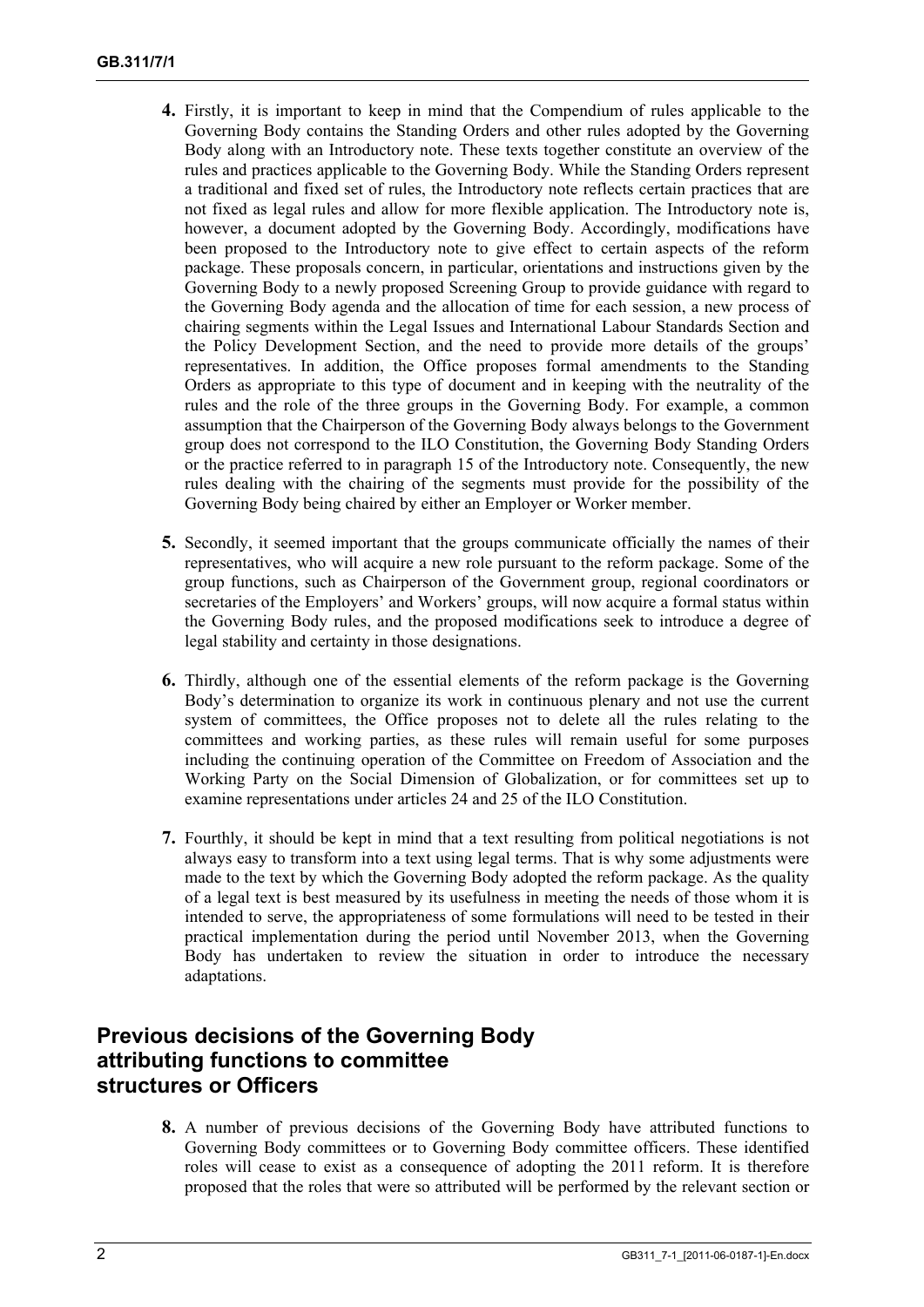segment in the case of committee assigned roles; in the case of roles assigned to specific committee officers, it is proposed that those roles will be performed by the Officers of the Governing Body or by members of the Governing Body specifically designated by the Officers to carry out those functions. It is further proposed that any such designations will be reported to the Governing Body.

- **9.** *In the light of the above, the Governing Body may wish:* 
	- *(a) to adopt modifications to the Introductory note to the Compendium of rules applicable to the Governing Body as proposed in Appendix I;*
	- *(b) to adopt amendments to the Standing Orders and Annex VII, as proposed in Appendix II;*
	- *(c) to decide that, where previous decisions of the Governing Body have attributed functions to Governing Body committees or to Governing Body committee officers, the functions will be performed respectively by the relevant section or segment of the Governing Body, and the Officers of the Governing Body or members of the Governing Body specifically designated by the Officers to carry out those functions; any such designations will be reported to the Governing Body;*
	- *(d) to review the practical implementation of the reform package at its 318th Session (November 2013), in order to introduce the necessary adaptations, and request the Screening Group to introduce this item on the agenda of the said session.*

Geneva, 9 June 2011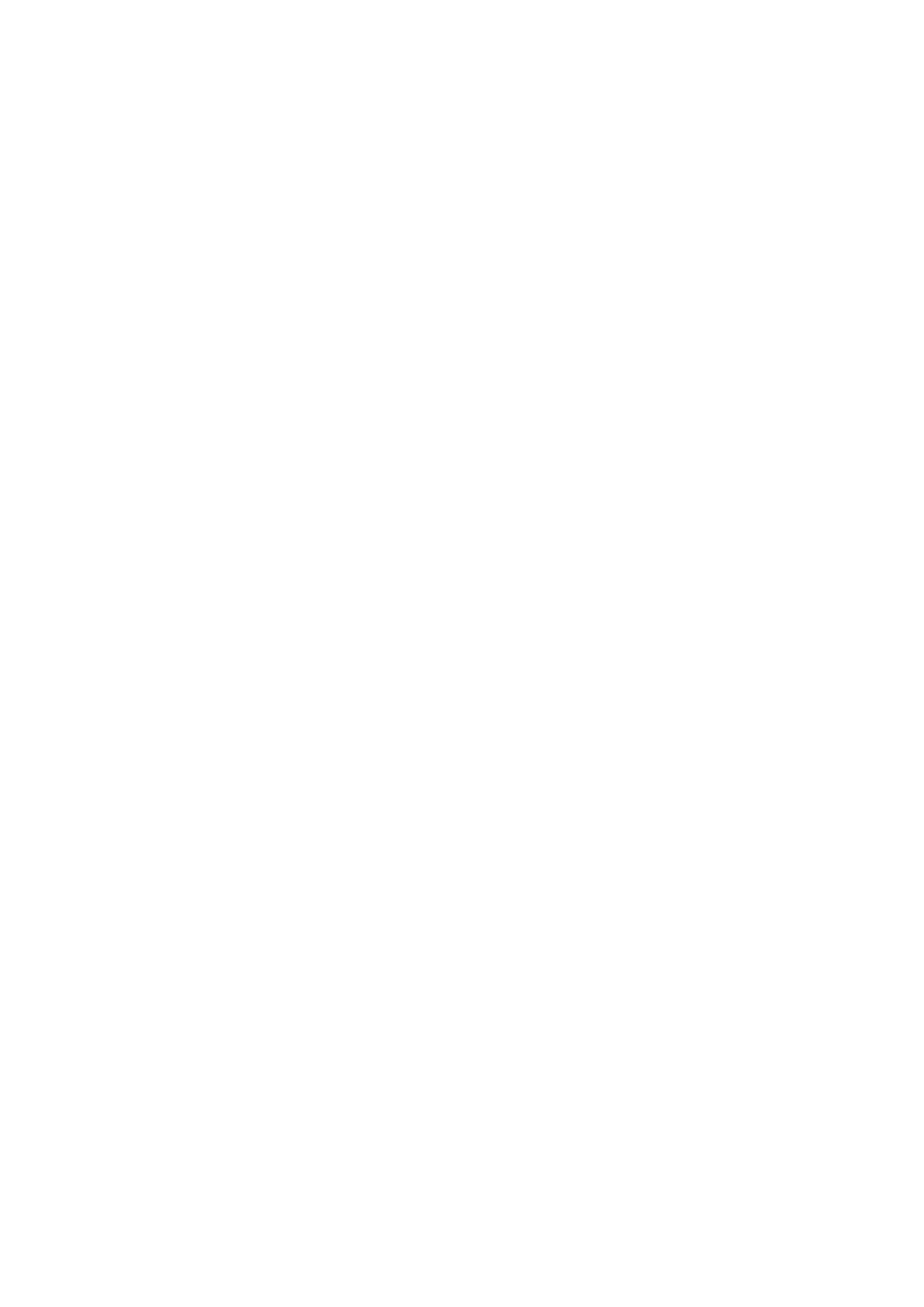# **Appendix I**

#### **Introductory note to the Compendium of rules applicable to the Governing Body of the International Labour Office**

1. 1. The Governing Body of the International Labour Office is established pursuant to articles 2 and 7 of the Constitution of the International Labour Organisation. The functioning of the Governing Body-of the International Labour Office is governed by a set of rules dispersed among different texts and publications, as well as a number of practices and arrangements developed over the years since its First Session on 27 November 1919 in Washington, DC. At its 289th Session (March 2004), the Governing Body agreed on the principle of the consolidation in a single document of the different rules and practices that regulate its composition, structure and procedures.<sup>3</sup> At its 291st Session (November 2004), it opted for the consolidation of these rules in the form of a compendium, which would include the current Standing Orders and the other sets of rules adopted by the Governing Body, subject to amendments as necessary, prefaced by an introductory note reflecting certain practices without fixing them as a legal rule.  $4$  At its 292nd Session (March 2005), the Governing Body adopted the detailed plan of this compendium The Compendium of rules applicable to the Governing Body<sup>3</sup>, which was first published in 2006. At its 306th Session (November 2009), the Governing Body decided to include further sets of rules and decisions relevant to its functioning and to revise its Standing Orders and the Introductory note in the context of its efforts to promote gender equality.

2. In March 2011, at its 310th Session, the Governing Body adopted a reform package<sup>5</sup> arising out of the work of the Working Party on the Functioning of the Governing Body and the International Labour Conference. This reform package required modifications of the Standing Orders and some other related rules and decisions.

3. The consolidation of the rules applicable to the Governing Body should provide members with an overview of the rules and practices governing its work. It contains not only texts, but also practical solutions that have either served to deal with situations not covered in specific written provisions and which have not occurred again since, or, through repetition, have become precedents that the Governing Body follows, as in the case of the "rule" of geographical rotation of the office of Chairperson of the Governing Body. A number of these practices, in particular those in regular use, are described in the introductory note. This also applies to points on which the Governing Body has not seen fit to adopt rules so as to maintain the necessary flexibility for it to adjust to new issues the Organization has to address.

 $3$  GB.289/3/2(Rev.).

<sup>5</sup> GB.310/9/1GB.292/LILS/4; GB.292/10(Rev.), paras 40-53.

<sup>4</sup> GB.291/LILS/3; GB.291/9(Rev.), paras 33–42.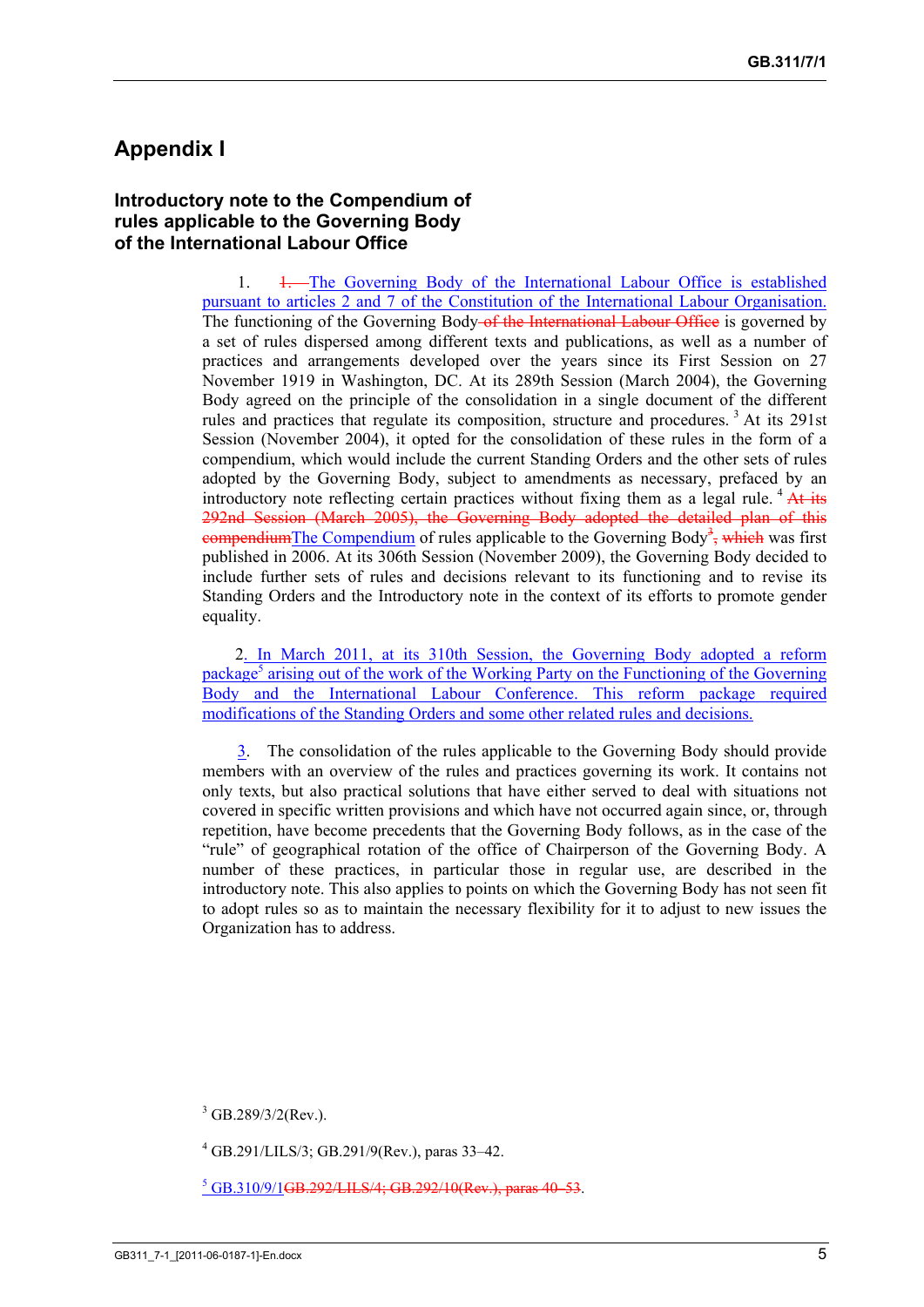# **Roles and functions of the Governing Body of the International Labour Office**

34. The Governing Body is one of the three organs of the International Labour Organization; the others are the General Conference and the International Labour Office. Article 7 of the Constitution of the International Labour OrganizationOrganisation contains specific provisions concerning the composition of the Governing Body, its Officers and the procedure for appointing and replacing its members. The same article provides that certain matters (method of filling vacancies and of appointing substitutes "and other similar questions") may be decided by the Governing Body "subject to the approval of the Conference" and that the Governing Body "shall regulate its own procedure" – which it has done continuously since the adoption of its Standing Orders, as can be seen from the many amendments made to them to keep pace with changes in the Organization.

45. The Constitution contains many provisions referring to the role and functions of the Governing Body. It has two types of functions: on the one hand, those of control over the International Labour Office and, on the other, a number of functions of its own concerning the functioning of the Organization and matters relating to international labour standards. The two types of functions are listed below, referring to the relevant articles of the Constitution.

#### **Functions of control over the International Labour Office**  (in the Constitution)

Approval of regulations governing the staff (article 9(1))

Directions concerning the Office's activities (article 10)

Control over expenditure of funds (article 13(5))

Adoption of rules concerning preparation by the Office for the work of the Conference (article 14(2)), including time limits for the despatch of reports for the Conference (article 15(2))

#### **Functions concerning the functioning of the Organization**  (in the Constitution)

Election of the Director-General (article 8(1))

Place of meetings of the Conference (article 5)

Agenda of the Conference (article 14(1))

Requesting reports on unratified Conventions and Recommendations under article 19(5)(e), (6)(d) and (7)(b)(iv) and (v)

Form of reports presented under article 22

Examination of representations (articles 24 and 25)

Filing of a complaint against a Member (article 26(4))

Communication of a complaint to the government in question (article 26(2))

Appointment of a Commission of Inquiry (article 26(3))

Recommendations to the Conference to secure compliance with the conclusions of a Commission of Inquiry (articles 33 and 34)

Make and submit to the Conference rules providing for the appointment of a tribunal for the interpretation of a Convention (article 37(2))

Draw up rules for regional conferences (article 38(2))

56. The Conference has assigned a number of functions to the Governing Body; these are set forth either in the Standing Orders of the Conference (SO) or in the Financial Regulations (FR). They are as follows: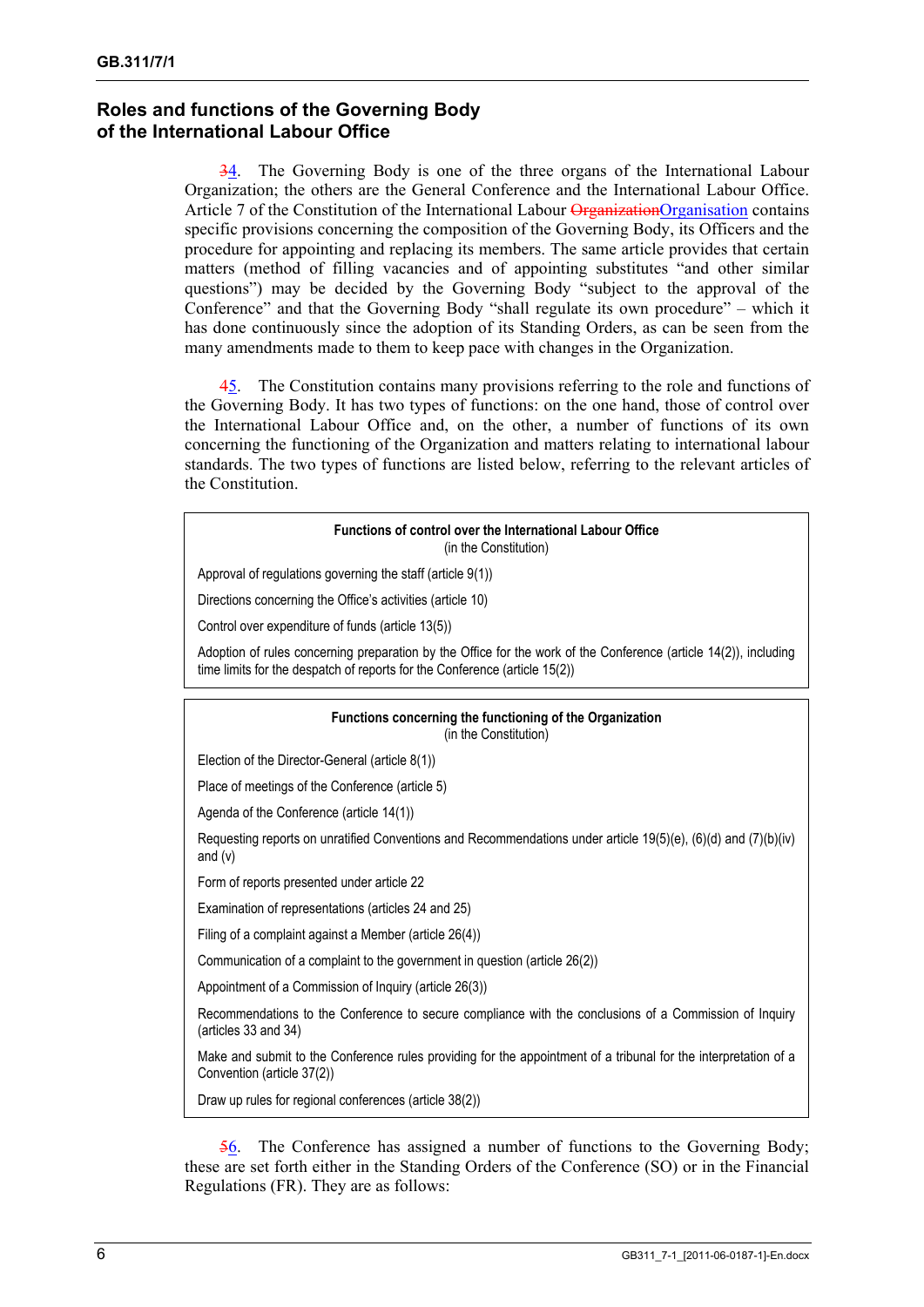- **Decisions concerning representation of non-governmental international organizations** at the Conference (SO, article 2(4)).
- Communication of its opinion on proposals involving expenditure submitted to the Conference (SO, article 18).
- Reduction of the interval for the preparation of international labour standards (SO, articles 38(3) and 39(5) and (8)).
- Examination and approval of the budget estimates presented by the Director-General for submission to the Conference (FR, articles 5 and 6).
- **Consideration of the contribution rates for each Member of the Organization (FR,** article 9).
- Authorization of the use of the Building and Accommodation Fund (FR, article 11(3)) and the Special Programme Account (FR, article 11(9)).
- Approval of expenditure charged against an appropriation without specification of the purpose for which it is to be applied (FR, article 15).
- Authorization of transfers from one item to another in the same part of the budget (FR, article 16).
- Authorization of payment of obligations in respect of a preceding financial period (FR, article 17(2)).
- Authorization of expenditure from the Working Capital Fund to finance contingencies and emergencies  $(FR, \text{ article } 21(1)(a))$  or to contract loans or advances  $(FR, \text{$ article  $21(1)(b)$ ).
- Recommendation for an additional assessment on member States for the Working Capital Fund (FR, article 21(3)).
- Appointment of the External Auditor (FR, article 35).
- Approval of the Financial Rules (FR, article 40).
- Approval of temporary provisions where urgently required (FR, article 41).

This list is not limitative and does not include the functions assigned directly to the Officers of the Governing Body by the Standing Orders, e.g. consultation on draft resolutions submitted to the Conference (SO, article 17(1)).

#### **Composition and membership of the Governing Body**

67. The composition of the Governing Body, a decision-making and oversight body, is limited to members appointed in accordance with the provisions of the Constitution and the Standing Orders of the International Labour Conference, and those of the Governing Body. H<sub>is</sub>

8. The initial composition of 24 members (12 representing Governments, six representing the Employers and six representing the Workers) determined by Article 393 of the Treaty of Versailles was increased as follows: to 32 (16+8+8) by the 1922 Amendment to the Constitution; to  $40$  ( $20+10+10$ ) by the 1953 Amendment to the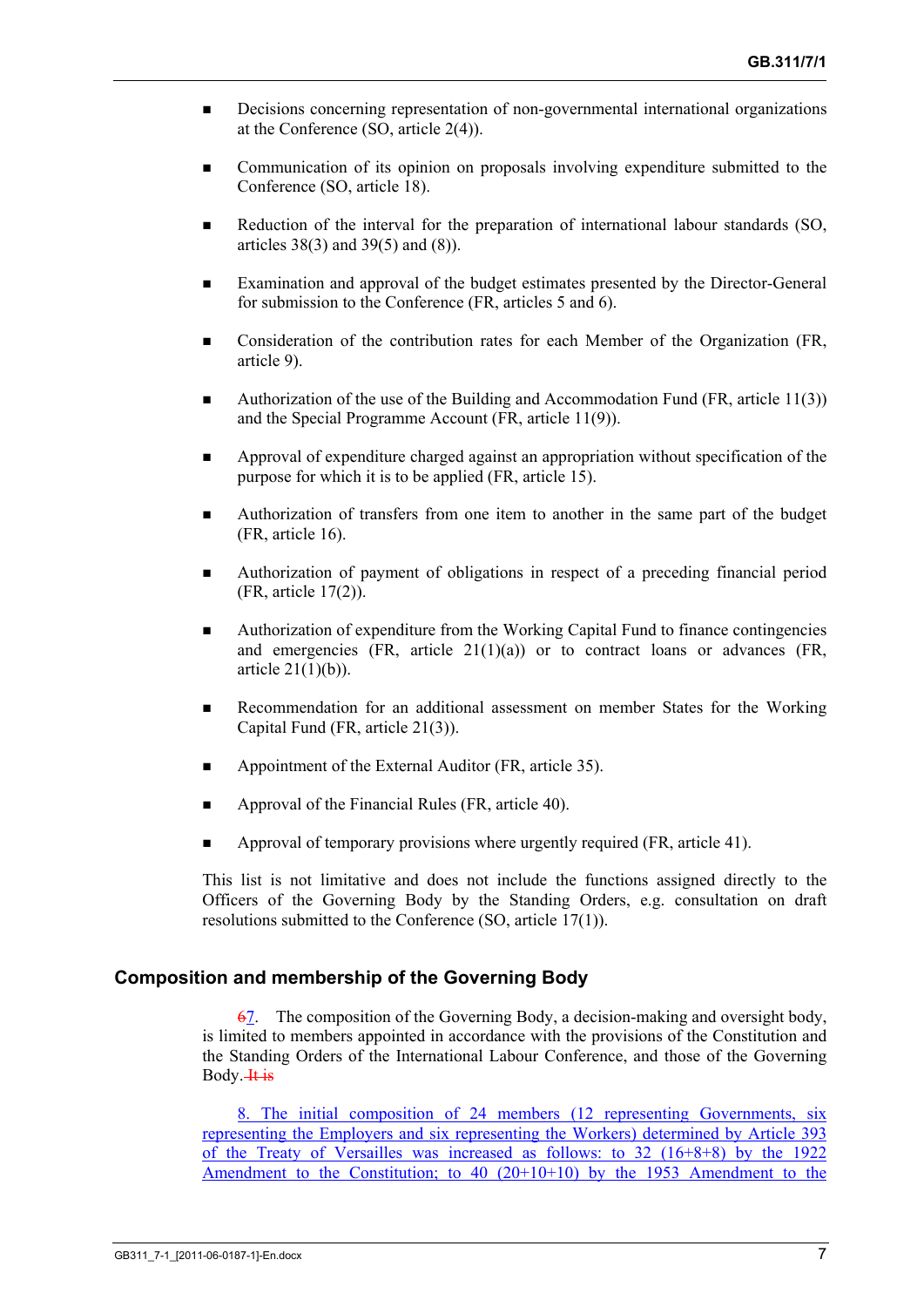Constitution; to 48 (24+12+12) by the 1962 Amendment to the Constitution, and finally to 56 (28+14+14) by the 1972 Amendment to the Constitution.

 9. The Governing Body is currently composed of 56 regular members and 66 deputy members.  $(28+19+19)$ . This composition is the result of an amendment to Articles 49 and 50 of the Standing Orders of the Conference adopted by the International Labour Conference at its 82nd Session (1995) following the examination of interim proposals concerning the composition of the Governing Body pending the entry into force of the Instrument for the Amendment of the Constitution of the ILO, 1986. The purpose of the amendment was to provide for a more representative Governing Body to reflect the increase in membership of the ILO. It reflects as far as possible the 1986 amendment as regards the composition of the Government group by distributing the 56 Government seats as fairly as possible among the four regions – Asia, Africa, the Americas and Europe. The following table shows the regional distribution of seats.

| <b>Regions</b> | Regular      |          | <b>Deputy</b> | Total |
|----------------|--------------|----------|---------------|-------|
|                | Non-elective | Elective |               |       |
| Africa*        | 0            | 6        |               | 13    |
| Americas*      | 2            | 5        | 6             | 13    |
| Asia           | 3            | 4        | 8             | 15    |
| Europe         | 5            | 3        |               | 15    |
| Total          | 10           | 18       | 28            | 56    |

#### **Regional distribution of Government seats for 2011–14**

\* Africa and the Americas share a floating deputy member seat, which alternates between the two groups for each term of office of the Governing Body. This seat was assigned to the Africa group for the period 2008–11 and will be held by the Americas group for the 2011–14 term.

710. The members of the Governing Body are elected for a three-year term. If a member resigns, the resulting vacancy is subject to the provisions of article 1.7 of the Standing Orders of the Governing Body. If a regular member is absent or unable to attend, he or she may be replaced by a substitute, who shall enjoy all the rights of the regular member. The number of persons accompanying regular or deputy Government members, whether as substitutes or advisers, should not exceed 15, except in exceptional circumstances.

811. Except where otherwise provided by the Standing Orders, only regular and deputy members of the Governing Body, as well as a substitute for a regular member who is absent or unable to attend, may take the floor, with the Chairperson's authorization. The exceptions laid down in the Standing Orders concern member States of the Organization that are not members of the Governing Body, on the one hand, and observers of official international organizations and non-governmental international organizations, on the other.

912. The situation of States which are not represented on the Governing Body is governed by the provisions of articles 1.8 and 4.3 of the Standing Orders, which allow representatives of such States to take part, without the right to vote,

- to express views on matters concerning the State's own situation if a decision point may affect its interests, or if that State, or the situation of that State, has been specifically referred to in the discussion,
- to take part in proceedings concerning representations under articles 24 and 25 of the Constitution, complaints under article 26 of the Constitution, cases under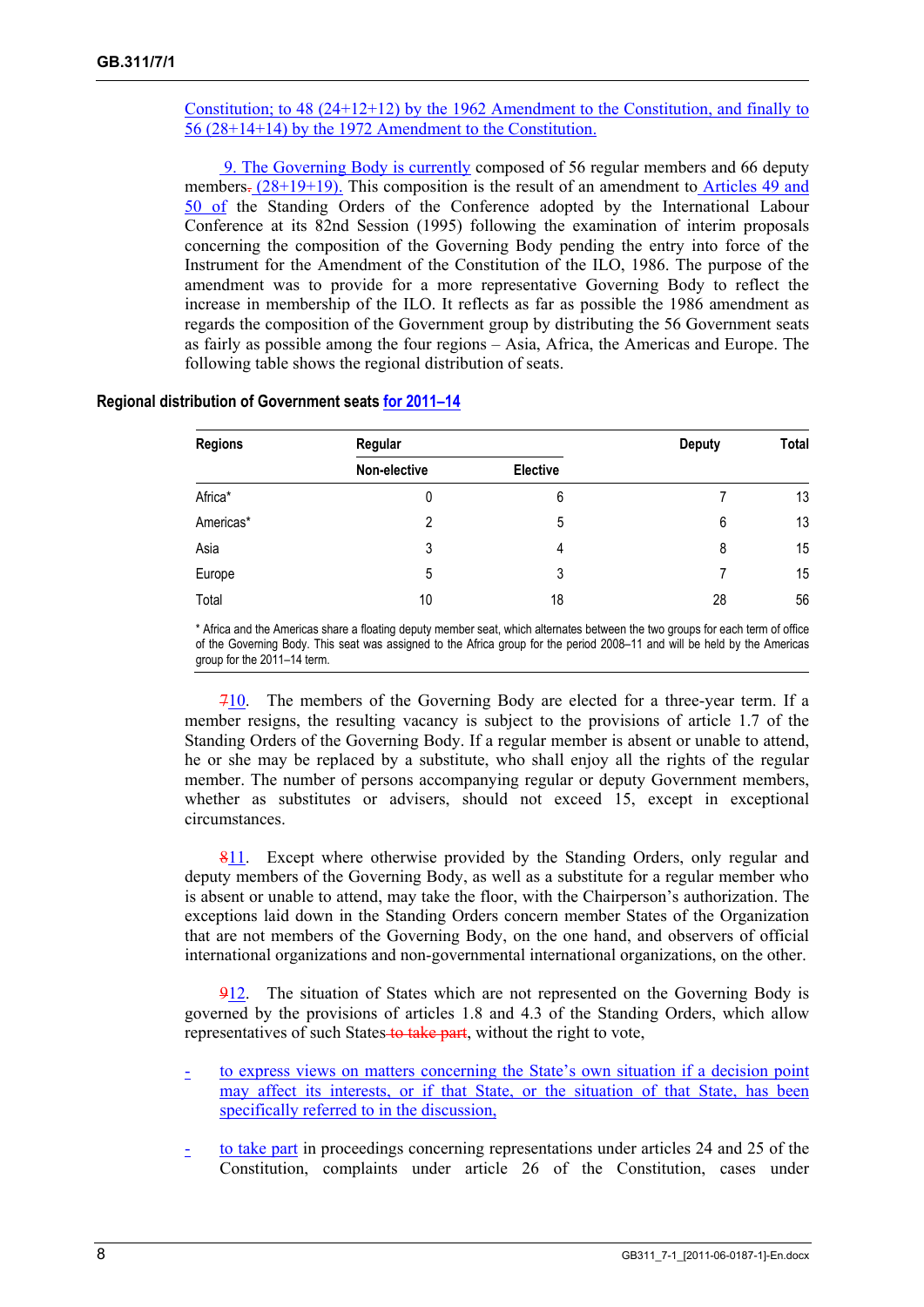consideration by the Committee on Freedom of Association or a Fact-Finding and Conciliation Commission on Freedom of Association, or,

in a committee of the whole, to express their views with respect to matters concerning their own situation $\frac{1}{x}$ .

 $\overline{10}$ 

13. While representatives of official international organizations (United Nations, World Bank, International Monetary Fund, Food and Agriculture Organization of the United Nations, etc.) can participate without vote in discussions, under the same conditions as members of the Governing Body, representatives of non-governmental international organizations may make or circulate statements, with the agreement of the Officers or the committee in which they wish to express or circulate their opinions (paragraph 1.10.1).

1114. While participation in the discussions of the Governing Body is restricted, as pointed out above, its sittings are public, as a general rule. The Governing Body may, however, decide to sit in private; it is required to do so, under article 7.3 of the Standing Orders concerning the procedure for the examination of representations under articles 24 and 25 of the Constitution, when it considers the report of the tripartite committee set up for the examination of the representation. <sup>6</sup> The persons authorized to remain present are the members of the Governing Body, the representatives of the State concerned and ILO officials necessary for the conduct of the sitting. The increase in the number of members of the Governing Body may have an impact on the time available for speeches both in plenary and in the committees. While it does not seem advisable to introduce a rule setting a time limit on speeches by Governing Body members in plenary, much less in the committees, it should nonetheless be recalled that the Chairperson of the Governing Body or of the committee concerned is responsible for conducting the deliberations, in particular by giving and withdrawing the right to take the floor. It is for the Chairperson to decide, preferably in consultation with the other Officers, to set a time limit on speeches so that all the members can express their views (paragraph 2.2.1).

#### **Chairpersonship of the Governing Body**

1215. The principle of fair geographical rotation of the office of Chairperson of the Governing Body was recommended by the Working Party on Structure<sup>7</sup> and implemented as of June 1968 according to the following four-year cycle: Americas, Africa, Asia and Europe. In practice, when a Worker or Employer member is elected as Chairperson of the Governing Body, geographical rotation is suspended for the duration of that member's term of office. Rotation is then resumed, beginning with the region that would have presented a candidate if the Worker or Employer member had not been elected.

In June 2002, the Asian region could have presented a candidate under the geographical rotation rule. As the nomination of the Worker Vice-Chairperson of the Governing Body received the support of the Government group, and Asia agreed to defer its turn to the following year, the candidate was elected Chairperson for the period 2002–03. The following year, the Government group nominated Ambassador Chung (Republic of Korea) as Chairperson of the Governing Body for the period 2003–04.

6 See Standing Orders of the Governing Body, Annex I.

 $7$  GB.171/7/19, annex: Fifth report, 21 Feb. 1968, para. 48.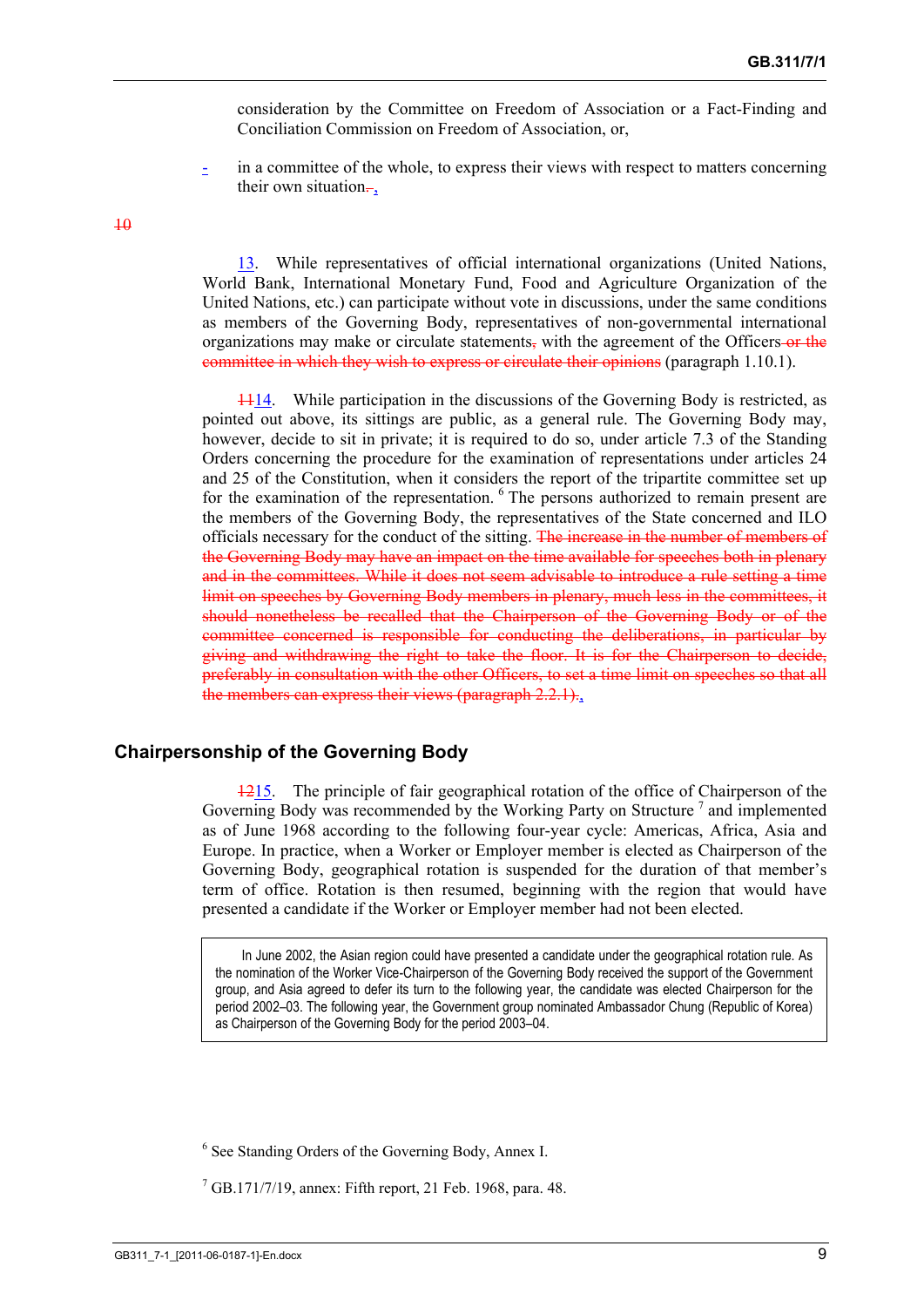# *Election of the Chairperson of the Governing Body*

1316. The appointment of the Chairperson of the Governing Body is governed by the provisions of paragraph 2.1.2 of the Standing Orders of the Governing Body. The Chairperson, who must be a regular member of the Governing Body, is elected for a oneyear term. In the event of the Chairperson's resignation, the Governing Body should hold another election to fill the vacancy for the unexpired portion of the term of office. For many years now, the Chairperson has been appointed by consensus among the three groups, after in-depth consultations, without holding a ballot vote as provided in the texts.

1417. Nonetheless, it is still possible to hold a ballot vote, in particular where a group does not reach agreement on the appointment of a single candidate. The regular members of the Governing Body, representing governments, employers and workers, would then elect the Chairperson in accordance with the Standing Orders by simple majority vote.

In June 1972, the regional Government group that was due to present a candidate under the geographical rotation did not reach agreement and preferred to waive its turn. The question then arose the following year as to which region should present a candidate. Candidates were presented by two regions – the one that had waived its turn the previous year and the one whose turn had come up under the established practice. Without taking a position on the matter, the Governing Body held a ballot vote, which was won by the candidate presented by the region whose turn it was that year.\*

\* Minutes of the Governing Body, 190th Session, 20th item on the agenda, pp. VI/10–15.

# *Chairing of the sittings*

18. In the absence of the Chairperson, the two Vice-Chairpersons shall preside at alternate sittings pursuant to paragraph 2.2.4 of the Standing Orders. Notwithstanding this, the Chairperson may assign a regular or deputy Government member the functions necessary for chairing a particular segment: a provision was introduced with the 2011 reform in order to allow governments members to chair segments within the Legal Issues and International Labour Standards Section and the Policy Development Section, in keeping with prior practice. This can occur even if the Chairperson is not absent.

# **Role of the groups**

1519. Reflecting the tripartism that is the foundation of the Organization, three groups sit on the Governing Body, with the necessary facilities for their participation: officers, a secretariat and regional coordinators. In line with the principle of autonomy of the groups, there are no provisions referring to their structures in the Standing Orders of the Governing Body. The three groups nevertheless play an important role in the work of the Governing Body, in particular in preparatory work for discussions and decisions. In particular, the regional coordinators and the Employers' and Workers' secretariats play a key role in preparatory work for discussions and decisions. In order to enhance participation by all groups, the Office ensures that any consultation to be held or any information to be submitted involves simultaneously the Secretaries of the Employers' and the Workers' groups, the Government group Chairperson and the regional coordinators.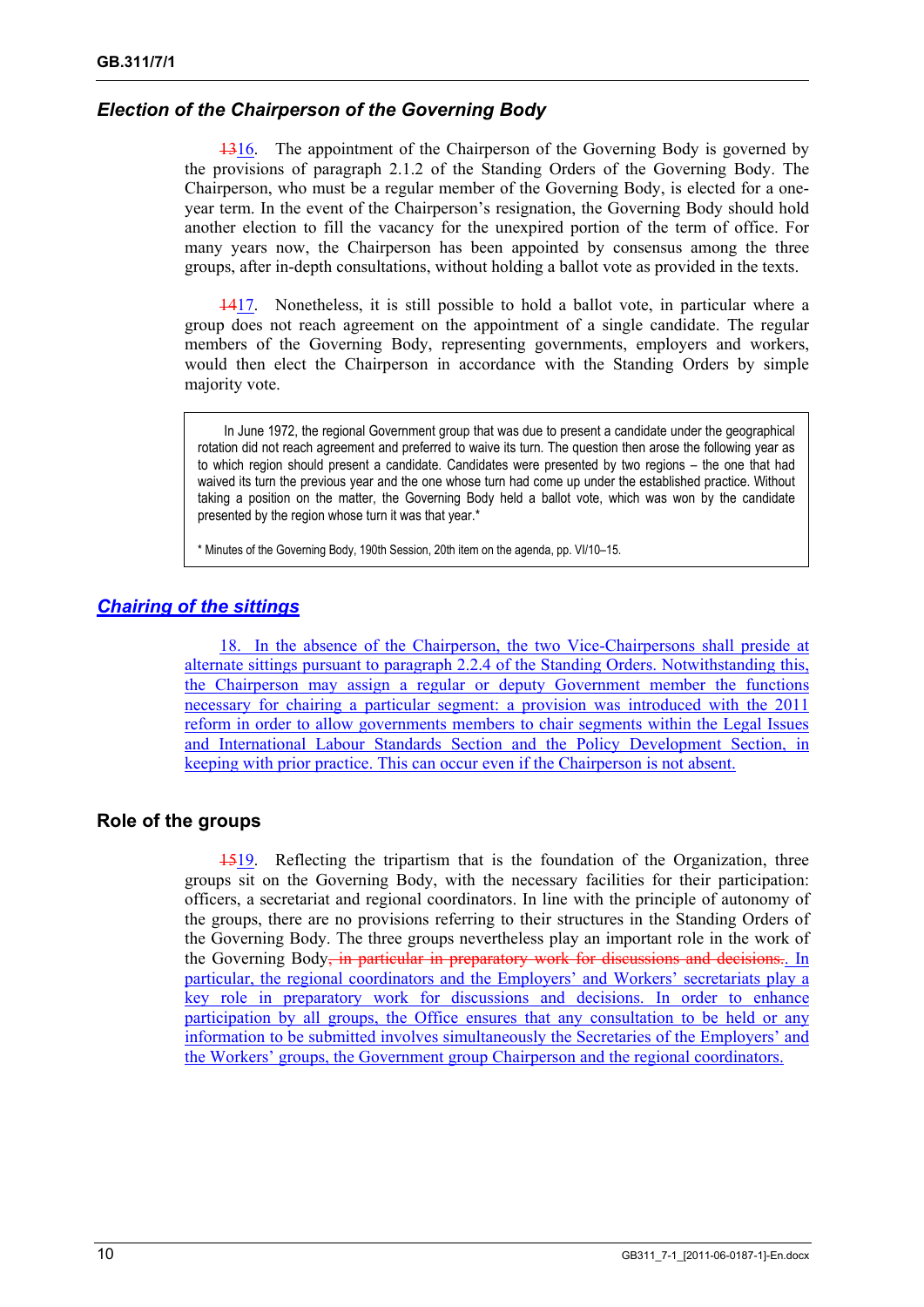#### *The Government group*

1620. The Government group has a practice of designating its own Chairperson and Vice-Chairperson who are, as a rulein principle, elected each year by the group. Furthermore, this group coordinates its work through several regional coordinators. The traditional role of the Government group consists essentially of appointing the Government members of the *different*-committees and working parties  $\theta$ festablished by the Governing Body, nominating the Government candidate for the position of Chairperson of the Governing Body, and, on an ad hoc basis, the Government members of tripartite meetings. In addition to this traditional role, the group also serves as a forum for governments to seek convergence on certain issues and arbitrate between the demands and expectations of regional government groups or subgroups, through the regional and subregional coordinators subregional coordinators. With the 2011 reform package, the role of the Chairperson of the Government group and the regional coordinators comprises furthermore their participation in consultative procedures and, in particular, in a tripartite screening group entrusted with determining the agenda of the Governing Body. The nominations to any function within the Government group (such as its Chairperson, Vice-Chairperson or regional coordinators) is to be communicated in writing to the Chairperson of the Governing Body at the beginning of each new period of office of the Governing Body, or at the occasion of any change during that period.

21.When the Officers discuss an item of the business of the Governing Body in the course of a session, the Officer representing a government ensures consultation with the Government group.

22. To facilitate and promote by all possible means the full participation of the Government group, a dedicated facility within the Office ensures effective and early consultations of government representatives, provide timely access to documentation and information requested by them, organize briefings and contacts when requested, ensure technical and logistical support to the Government group Chairperson and regional coordinators and facilitate consultations with the two other groups.

# *The Employers' and Workers' groups*

The<sub>23.</sub> It has been a constant practice that the Employer and Worker Vice-Chairpersons of the Governing Body chair their respective groups. The group secretariatsEach group may also designate other spokespersons for various sections and segments of the Governing Body. The group Secretaries are designated by the groups and traditionally provided by the International Organisation of Employers (IOE) for the Employers and the International Trade Union Confederation (ITUC) for the Workers. These nominations are to be communicated to the Chairperson of the Governing Body at the beginning of each new period of office of the Governing Body, or at the occasion of any change during that period.

# **Report of the Chairperson of the Governing Body to the Conference**

1824. The Chairperson of the Governing Body, after consulting the Vice-Chairpersons, reports directly to the International Labour Conference on the work of the Governing Body over the previous year.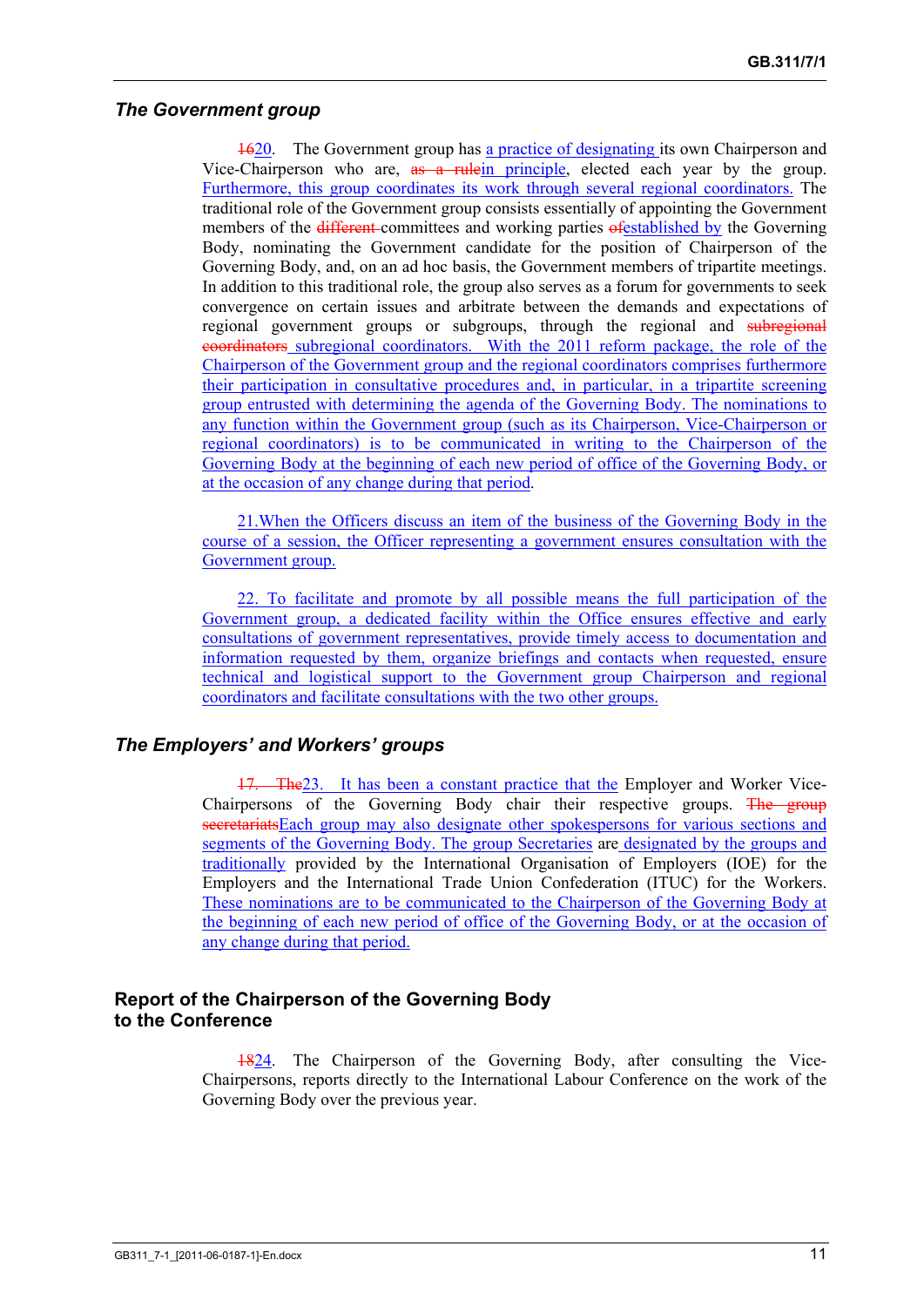# **Procedure and functioning of Governing Body sessions**

# *Frequency and timing of sessions*

1925. Since 1995 the Governing Body's work has been distributed between a full autumn session  $\sin$  November) and another in the spring (March), as well as a onehalf-day session in June immediately after the International Labour Conference.

20. In principle, 26. From November 2011, the Governing Body holds its sessions in continuous plenary, with the exception of the June session, Working Party on the plenary sessions of the Governing Body last up to three-and-a-half days, and are preceded by a half-day of group meetings. The committees meet during the previous one-and-a-half weeks at ordinary sessions, and during the previous two-and-a-half weeks at the spring sessions when the programme and budget proposals are examined.

# *Governing Body committees and working parties*

- 21. The Governing Body, having established up to ten committees, now has six:
- The Social Dimension of Globalization and the Committee on Freedom of Association (CFA), which meets. This functioning will avoid having more than one meeting at any time, meetings of other bodies excepted, in order to allow the participation of Governing Body members in all discussions.
- 27. The length of sessions held in is determined by its agenda. The plan of work of the March and November and justsessions provides for group meetings before the Conference in June. The procedure for the examination of complaints is reproduced in Annex II of the Standing Orders of the Governing Body. The Committee consists of nine regular members (three representing governments, three for employers and three for workers), nine deputy members and a Chairperson, who is an independent personality appointed by the Governing Body.
	- The Programme, Financial and Administrative Committee (PFA), which meets at the spring and autumn sessions, and as required by the Standing Ordersand during the proceedings of the Governing Body. It is chaired by the ChairpersonThe June session of the Governing Body. The PFA Committee is responsible for examining budgetary estimates and Office expenditure, as well as all financial and administrative matters referred to it by the Governing Body or submitted by the Director-General. It includes two Subcommittees with a restricted membership: the Building Subcommittee (PFA/BS), which examines matters concerning the ILO premises, and the Information and Communication Technology Subcommittee (PFA/ICTS), which examines matters relating to information and communication technology that have a direct impact on the budget, in order to submit recommendations to the Committee. In addition, the Government members a short meeting of the PFA Committee on Allocations Matters (PFA/GMA) is responsible for establishing the scale of assessment of contributions. It meets in private sitting and its recommendations are submitted directly to the Governing Body.
	- The Committee on Legal Issues and International Labour Standards (LILS) normally meets at the spring and autumn sessions. It considers, and advises the Governing Body on, matters relating to the ILO Constitution; the different Standing Orders (its Programme, Finance and Administrative Section during the Conference and a half day meeting after the Conference, Governing Body, Regional Meetings, sectoral committees); the ILO's standards-related activities, including the approval of report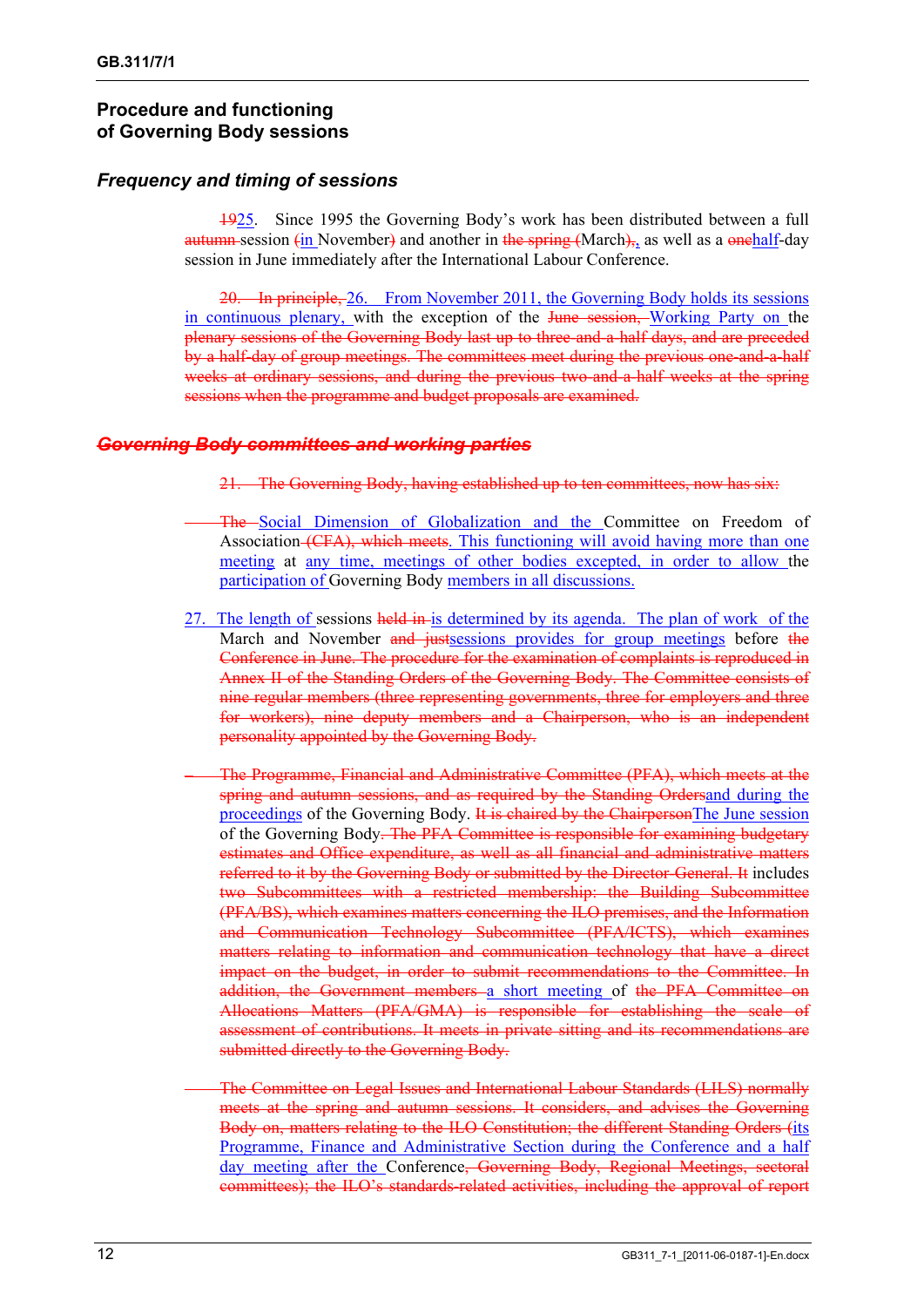forms for ILO Conventions and Recommendations and the selection of instruments for article 19 reporting; action relating to the protection of human rights, with particular reference to the elimination of discrimination on the basis of race and sex; international legal instruments and judicial decisions affecting the ILO's standardsrelated work; and legal agreements concluded by the ILO with other international organizations, except in the area of technical cooperation, which fall within the scope of the relevant Committee. .

– The Committee on Employment and Social Policy (ESP) considers, and advises the Governing Body on,*Agenda of each session*

> 28. The agenda of each session is determined by a tripartite screening group composed of the Officers of the Governing Body, the Chairperson of the Government group, the regional coordinators representing the governments, and the Secretaries of the Employers' and the Workers' groups. The decisions of the tripartite screening group are made, to the extent possible, by consensus. If there is no consensus, the issue will be referred to the Officers.

> 29. The Director-General or persons designated by the Director-General, such as Executive Directors, the Legal Adviser and the Treasurer, attend all meetings of the tripartite screening group.

> 30. The Office draws a draft provisional agenda for the consideration of the tripartite screening group. This is done, in principle, at the beginning of the second week of each Governing Body session for the next session. In any case, the draft provisional agenda has to be circulated no later than two working days before the closing of a given session. The draft provisional agenda includes, as annexes, an indicative plan of work with a clear indication of time frames for each section and a list of the documents prepared by the Office for information only. No more than one meeting should be held at the same time.

> 31. The tripartite screening group establishes the draft agenda of the next session in the course of a given Governing Body session.

> 32. The provisional agenda may be updated by the Officers following consultations with the other members of the tripartite screening group for any urgent matter arising between sessions.

> 33. The agenda of each Governing Body session is to be circulated to all members so as to reach them not less than 15 working days before the opening day of the session. It is published at the same time on the ILO web site.

> 34. Matters of urgent importance arising during the session may be added to the agenda of any session by the Officers following consultations with the other members of the tripartite screening group.

#### Governing Body sections and segments

35. The Governing Body holds its sittings in sections, which are composed of segments.

36. The programme, order and allocation of time for each section and segment are determined through the agenda setting procedure, affording flexibility and taking into account the issues to be discussed, as well as the coordination and participation needs of all groups. The time allocated and order of the sections and segments may therefore vary from session to session. With the possible exception of the strategic policy segment, segments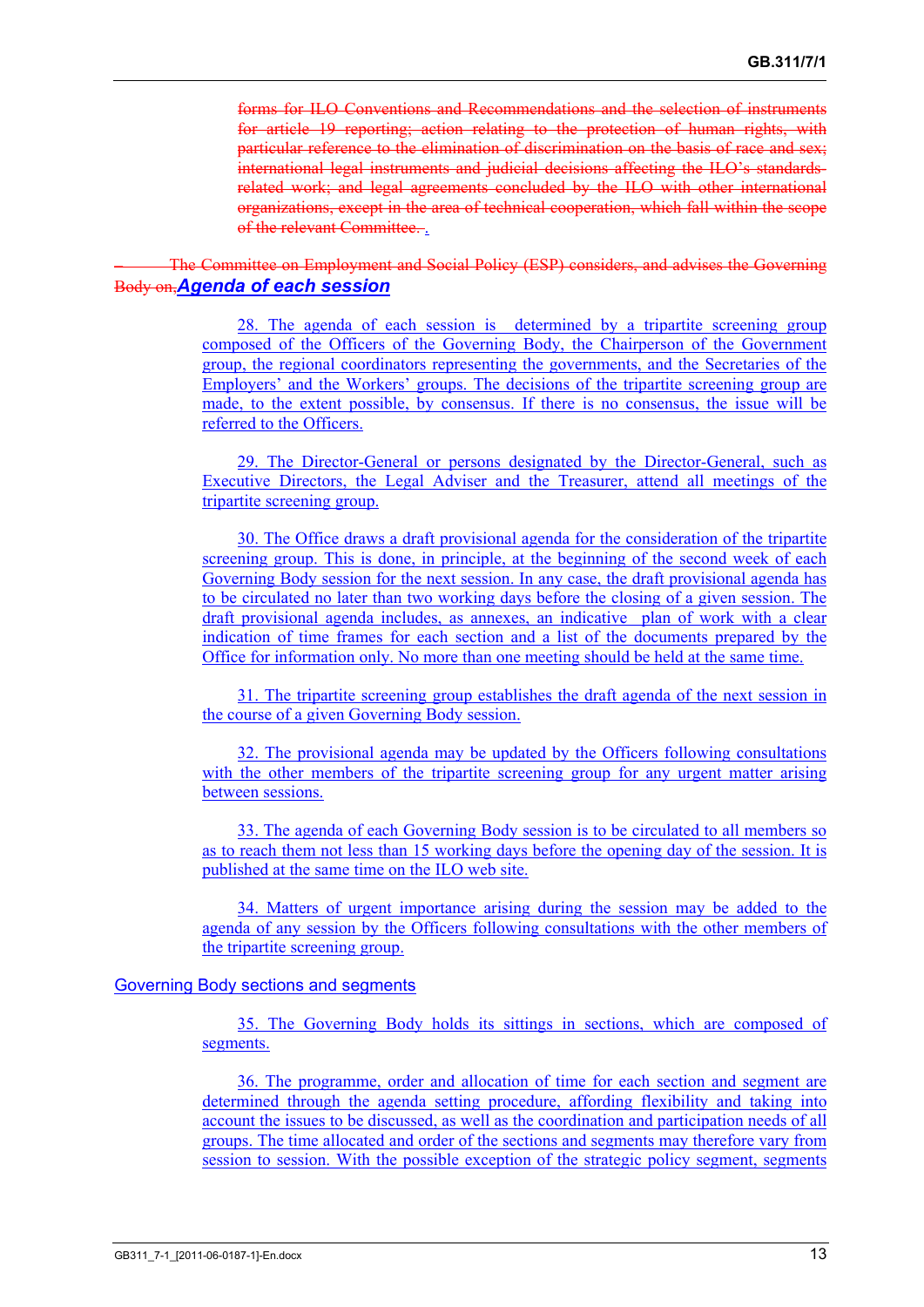are treated at least once a year. However, there is no requirement to treat all segments of a section at every Governing Body session.

37. The Governing Body currently structures its work through the following sections and segments:

- The **Policy Development Section** (POL), which is organized in four segments:
	- The employment and social protection segment considers ILO policies and activities in the fields of employment, training, enterprise development and cooperatives, industrial relations and labour administration, working working and employment conditions and environment, social security and promotion of equality between men and women in employment.
	- The Committee on Technical Cooperation (TC)multinational enterprises segment examines the effect given to the Tripartite Declaration of Principles concerning Multinational Enterprises and Social Policy, considers<del>, and advises</del> the Governing Body on, requests for interpretation of the Declaration, and monitors activities of the ILO and other organizations regarding multinational enterprises, it being understood that other aspects of the activities of multinational enterprises may if necessary be examined by other segments.
	- The social dialogue and industrial relations segment considers two sets of issues: social dialogue and industrial relations, such as appertaining to labour law. labour administration and labour inspection; and the planning, preparation and follow-up of ILO's sectoral committees and meetings, the preparation and follow-up of ILO technical meetings provided for in the programme and budget, the review of the ILO's Sectoral Activities Programme and other policy issues relating to ILO sectoral and technical meetings.
	- The technical cooperation segment considers matters relating to ILO technical cooperation programmes–under all sources of funding. In particular, it the segment reviews ILO technical cooperation programmes and evaluates selected projects; recommendsconsiders strategies, priorities and policies for technical cooperation and provides guidance for the ILO's technical cooperation activities; promotes the active participation of employers' and workers' organizations in the preparation, implementation and evaluation of technical cooperation programmes and projects; examines action to be taken on Conference decisions concerning technical cooperation matters; and monitors ILO technical cooperation activities in the different regions.

– The Committee on Sectoral and Technical Meetings and Related Issues (STM) considers, and advises the Governing Body on, planning, preparation and follow-up concerning the ILO's sectoral committees and meetings; preparation and follow-up concerning ILO technical meetings provided for in the programme and budget; review of the ILO's Sectoral Activities Programme and other policy issues relating to ILO sectoral and technical meetings.

22. In addition, the Governing Body has established a Subcommittee on Multinational Enterprises (MNE) which, while originally part of the LILS Committee, reports directly to the Governing Body. Composed of 24 members (eight Government, eight Employer and eight Worker members), it examines the effect given to the Tripartite Declaration of Principles concerning Multinational Enterprises and Social Policy, considers requests for interpretation of the Declaration, and monitors activities of the ILO and other organizations regarding multinational enterprises, it being understood that other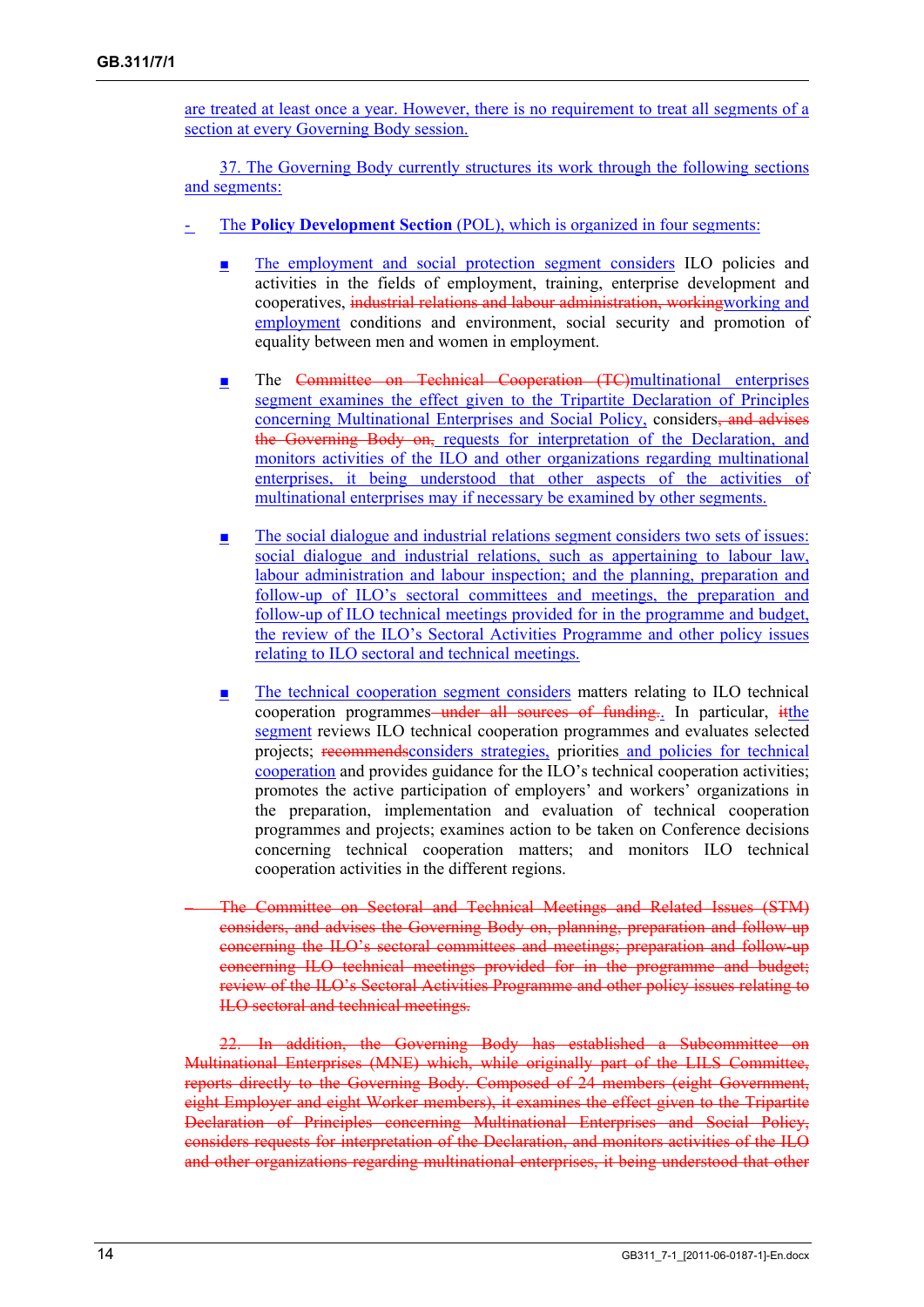aspects of the activities of multinational enterprises may if necessary be examined by other committees.

23. Lastly, at its 260th Session (June 1994), Discussions in the POL Section integrate the standards dimension of the above matters.

- The Legal Issues and International Labour Standards Section (LILS), which is organized in two segments:
	- The legal issues segment considers matters relating to the ILO Constitution; the different Standing Orders (Conference, Governing Body, Regional Meetings, sectoral meetings); the status of the ILO in member States; legal agreements concluded by the ILO with other international organizations involving reciprocal invitations to official meetings; and any legal aspects of institutional issues.
	- The international labour standards and human rights segment considers matters relating to the ILO's standards-related activities, including the approval of report forms for ILO Conventions and Recommendations and the selection of instruments for article 19 reporting; action relating to the protection of human rights, with particular reference to the Governing Body decided to set up a working party open to all of its members, elimination of discrimination on the Working Party on the Social Dimensions of the Liberalization of International Trade, to follow up on the debate held at the 81st Session of the International Labour Conference (1994)basis of race and gender; and international legal instruments and judicial decisions affecting the ILO's standards-related work<sup>8</sup>.
- The **Programme, Financial and Administrative Section** (PFA), which is organized in three segments:
	- The programme, financial and administrative segment makes recommendations on the Director- General's Report, *Defending values, promoting change*. At its 277th Session (November 2000), the Governing Body decided to broaden the mandatebiennial Programme and Budget proposals; it examines other budgetary estimates and Office expenditure; it reviews decent work country programmes and financial and administrative matters, including the financial dimensions and implications of matters discussed in other sections such as technical cooperation; and it also examines matters concerning the ILO premises and matters relating to information and communication technology.
	- The personnel segment, which examines human resources matters and issues relating to the ILO Administrative Tribunal.
	- The audit and oversight segment.

The Government members of the Governing Body meet in private sitting to establish the scale of assessment of contributions. Its recommendations are submitted to the PFA section.

<sup>&</sup>lt;sup>8</sup> The agenda setting for a particular session determines whether specific legal matters – such as the report of the Committee on Freedom of Association, complaints and representations under article 24 of the Constitution and complaints under article 26 of the Constitution – should be placed in LILS or in INS.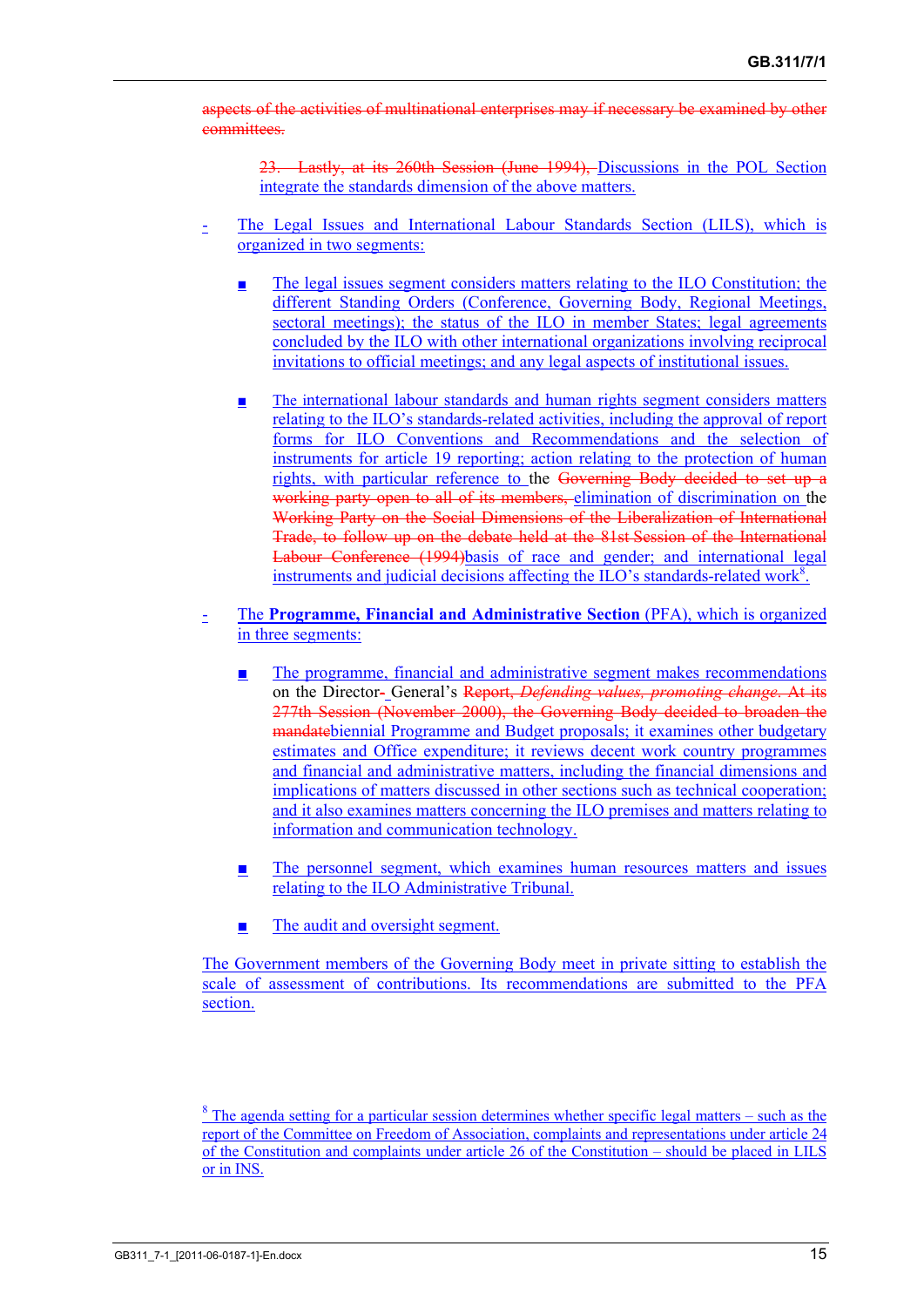- The **Institutional Section** (INS) handles matters related to the functioning of the Working Party and consequently renamed itOffice and of the Organization, including constitutional obligations. It encompasses standing items such as:
	- **<u>E</u>** reporting, including minutes of the previous session, report(s) of the Director-General, report(s) of the Officers, reports of the CFA, reports of the Working Party on the Social Dimension of Globalization. It, reports of the Boards of the Turin Centre and the IILS, reports and conclusions of regional meetings;
	- constitutional obligations, including the annual reports under the follow-up to the ILO Declaration on Fundamental Principles and Rights at Work, the agenda of the International Labour Conference, representations under article 24 of the Constitution, and complaints under article  $26$  of the Constitution<sup>9</sup>;
	- institutional issues relating to ILO organized meetings; and
	- **<u>■</u>** urgent matters arising between or during sessions tabled by the Officers following consultations with the other members of the tripartite screening group referred to in paragraph 3.1.1. of the Standing Orders of the Governing Body.
- The **High-level Section**, which meets on a need basis as a strategy policy segment focused on cross-cutting relevant topics or recent trends considered of strategic importance for the future of the Decent Work Agenda. It may be expected that ministers and senior employers' and workers' representatives participate in its work.

#### Governing Body committees and working parties

38. The Governing Body still has the possibility to organize some of its work through committees or working parties. For example, the Committee on Freedom of Association (CFA) is established under this authority. The CFA meets at the Governing Body sessions held in March and November and just before the Conference in June. The Committee consists of nine regular members (three representing governments, three for employers and three for workers), nine deputy members and a Chairperson, who is an independent personality appointed by the Governing Body. The procedure for the examination of complaints is reproduced in Annex II of the Standing Orders of the Governing Body as a committee of the whole

39. The Governing Body may also appoint committees in the context of the procedure for the examination of representations under articles 24 and 25 of the Constitution of the Organization, whose Standing Orders are reproduced in Annex I to this Compendium.

40. When creating new committees or working parties the Governing Body establishes their composition in accordance with the rules of article 4.2 of the Standing Orders. Owing to the particular regional structure of the Government group, the number of its representatives in those bodies should be eight or any other multiple of four.

41. The Governing Body may also decide to meet as a Committee of the Whole, in accordance with article 4.3 of the Standing Orders of the Governing Body, to provide representatives of Governments that are not represented on the Governing Body with an opportunity to express their views on matters concerning the situation in their own countries. For example, the Working Party on the Social Dimension of Globalization meets

<sup>9</sup> See footnote 6.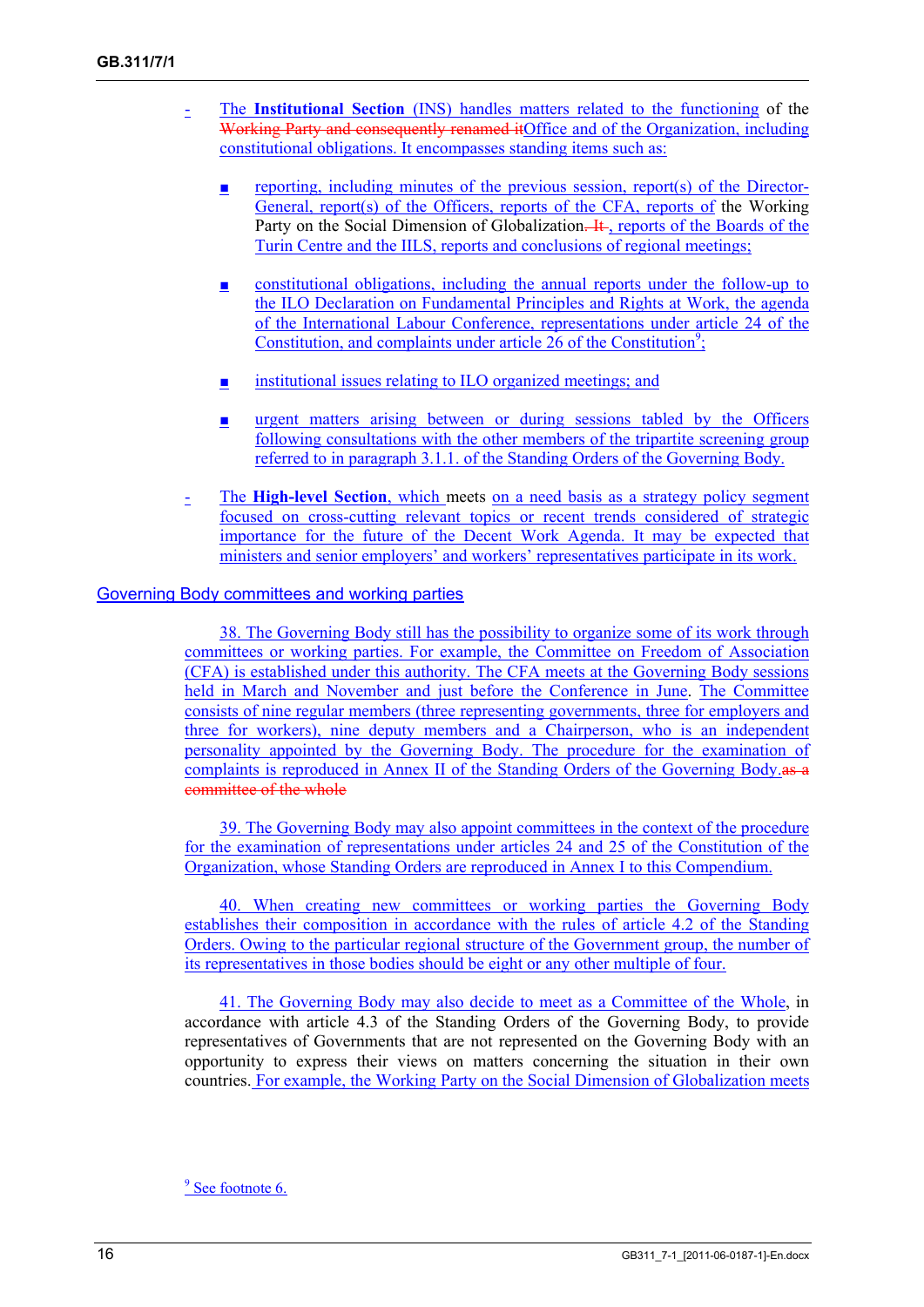as a committee of the whole. Its current mandate focuses on issues directly linked with the social dimension of globalization.<sup>10</sup>

#### *Side events*

42. All meetings or initiatives organized or supported by either the Office or the groups, not intrinsic to the business of the session, but involving the participation of Governing Body members, should be an exception and kept to a minimum. They should not in any way coincide with Governing Body meetings. Such side events should be approved by the tripartite screening group.

#### *Functioning of the Governing Body*

#### Time management during discussions

43. Each section determines its own time management procedure so that all the members can express their views. Some sections might wish to use a standard default procedure – such as a time limit or lists of speakers – whose criteria would be set in advance. It should nonetheless be recalled that the person chairing the sitting is responsible for conducting the deliberations, in particular by giving and withdrawing the right to address the Governing Body.

#### Adoption of decisions

24 44. In order to prepare the debates of the Governing Body, the Office submits specific documents, including a supplementary report outlining follow-up action taken by the Office on past decisions requiring it. In particular circumstances a document might be replaced by a slide presentation, the text of which must be provided in advance to the Governing Body members. Documents identified as "for information only" are published on the Governing Body website and do not call for a discussion, unless the tripartite screening group decides otherwise upon request by a member of the Governing Body, which has to be made at the latest five working days before the opening of the session.

45. To give effect to paragraph 5.4.3 of the Standing Orders, the documents prepared by the Office specify the financial implications, if any, of the decisions under consideration. For other proposals involving expenditure arising during a session, the Governing Body concludes consideration following the submission by the Office of the financial information required under said paragraph.

46. The Governing Body, whether meeting in plenary or in committees, takes decisions usually by consensus. The term "consensus" refers to an established practice under which every effort is made to reach without vote an agreement that is generally accepted. Those dissenting from the general trend are prepared simply to make their position or reservations known and placed on the record. 11 Consensus is characterized by the absence of any objection presented by a Governing Body member as an impediment to the adoption of the decision in question. It is for the Chairperson chairing the sitting,

 $10$  At its 260th Session (June 1994), the Governing Body decided to set up a working party open to all of its members, the Working Party on the Social Dimensions of the Liberalization of International Trade, to follow up on the debate held at the 81st Session of the International Labour Conference (1994) on the Director-General's Report, *Defending values, promoting change*. At its 277th Session (November 2000), the Governing Body decided to broaden the mandate of the Working Party and consequently renamed it the Working Party on the Social Dimension of Globalization.

<sup>11</sup> See *United Nations Juridical Yearbook*, 1974, pp. 163–164.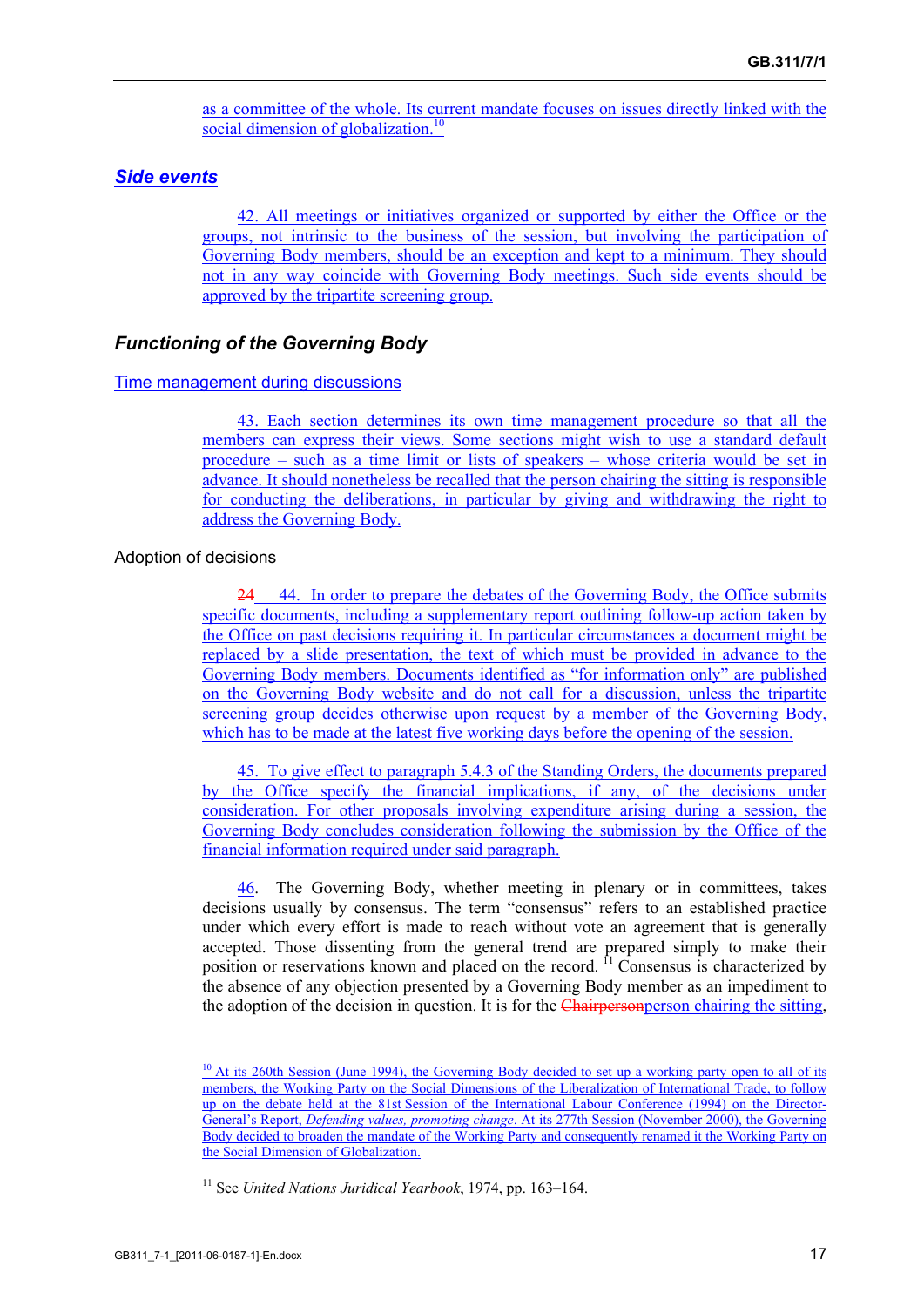in agreement with the Vice-Chairpersons, spokespersons of the respective groups to note the existence of a consensus.

2547. However, there may be cases in which certain decisions can only be adopted by a vote. In this case, each regular member of the Governing Body or, where the regular member is absent or unable to attend, his or her substitute has one vote. In committees, where a vote is necessary  $-$  or unavoidable  $-$  the votes available for each registered member need to be weighted to ensure that representatives of governments, employers and workers have an equal number of votes-

#### **Reporting**

48. The draft minutes of the sections having concluded their work will be published on the Governing Body website during the following week.

49. Governing Body members have the possibility of making corrections to the summary of their statements contained in the draft minutes, by presenting these directly to the secretariat, without the need to announce them in the Governing Body. The Office may introduce corrections to the statements of its representatives. A compilation of these corrections is published on the ILO's Governing Body website.

50. The draft minutes of each section, once corrected, are incorporated into the consolidated draft minutes of the Governing Body session. These minutes, covering the entire proceedings of a given Governing Body session, are adopted at the opening of the following session of the Governing Body.

Adoption of the reports of committees

26. 51. Draft reports of committees are prepared by the officials servicing the committee in question, under the responsibility of the reporter or the committee Chairperson, where there is no reporter. The draft report is communicated to the Governing Body Chairperson and the Employer and Worker Vice-ChairpersonChairpersons, who must approve it before it is reproduced and submitted to the relevant section of the Governing Body for adoption.

27. 52. With the exception of the reports of the Committee on Freedom of Association, tripartite committees set up by the Governing Body to examine representations under article 24 of the ILO Constitution and working parties, the reports of the committees are adopted by the Governing Body without introduction or other discussion. The Chairperson ofperson chairing the Governing Bodysitting submits for adoption each point for decision and proposes that the Governing Body take note of the report in its entirety.

Nevertheless, members of the Governing Body still have the possibility of making amendments to their own statements as reflected in the report and to submit, in accordance with the Standing Orders of the Governing Body (article 5.6), proposals for amendments to the points for decision.

29. The Chairperson may permit individual interventions and allow a discussion in the following cases:

(i) where the committee concerned is unable to reach a consensus on a particular point or has to take a decision by a majority vote, in which case the point concerned may need to be further discussed by the Governing Body;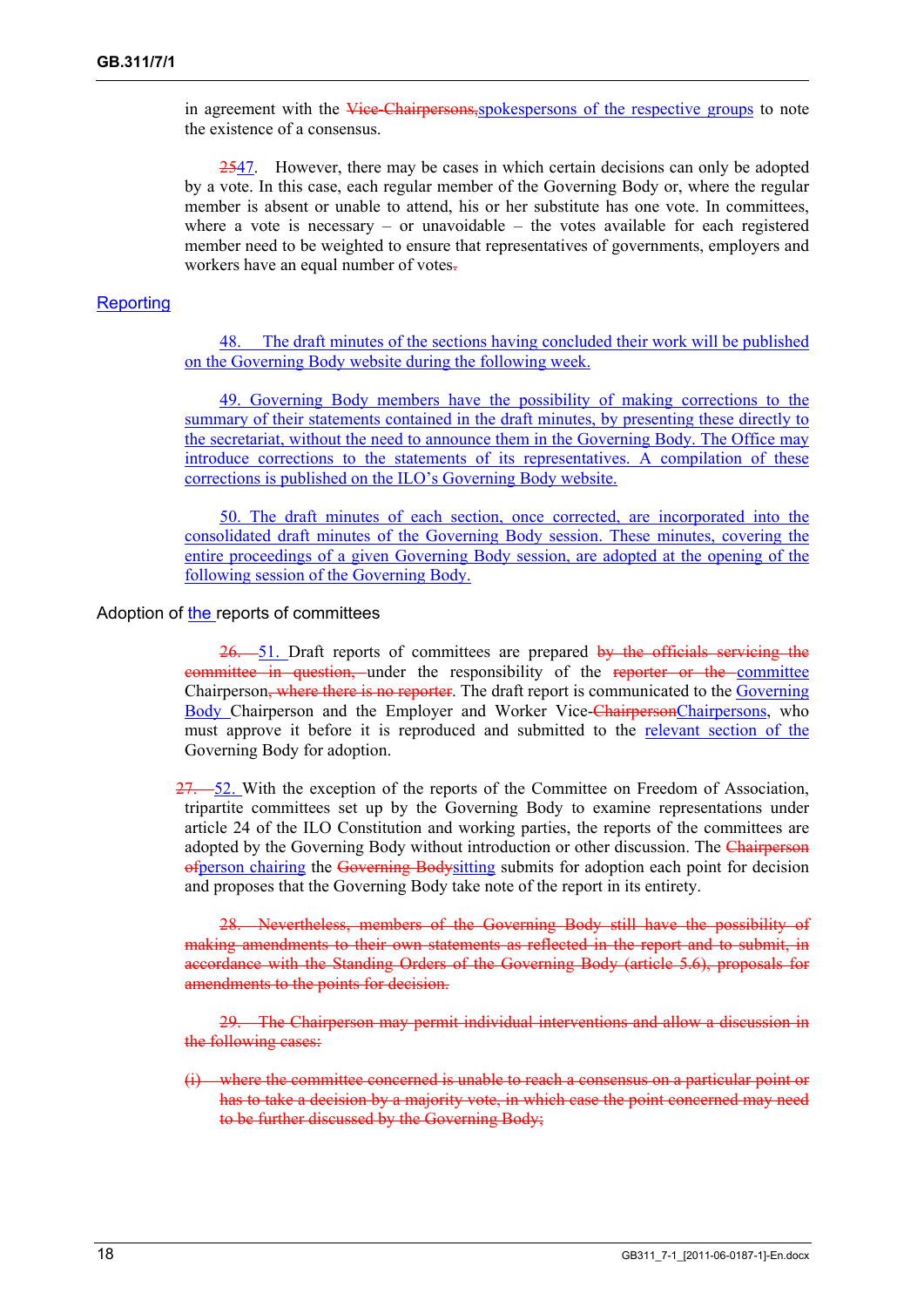- (ii) where the Officers of the Governing Body unanimously consider that an issue raised in a committee report is sufficiently important to warrant discussion by the Governing Body;
- (iii) if a formal request is made by a group spokesperson or by at least 14 members of the Governing Body for discussion on a particular item in the report.

Adoption of the reports of Regional Meetings and reports of other ILO meetings

> 3053. The reports of Regional Meetings are submitted directly to the Governing Body. The reportsand of other meetings, such as meetings of experts, tripartite meetings and sectoral committees, are submitted to considered by the competent Governing Body eommittee.<sup>12</sup> section, as determined through the agenda setting procedure.

Procedure for determining the agenda of the International Labour Conference

> 3154. The items to be placed on the agenda of the Conference are considered at two successive sessions of the Governing Body, so that the decision is taken two years prior to the opening of the session of the Conference in question.

> $3255$ . The first stage of the discussion, which takes place at the  $\frac{5255}{1000}$ . session, consists in identifying the subjects from which a choice could be made. For this purpose the Governing Body bases its discussion on a paper containing all the information necessary on the items proposed by the Director-General.

> 3356. The second stage, which takes place at the March session, consists in adopting a definitive decision. The paper serving as the basis for this discussion covers any additional items proposed by the Governing Body during the first stage of the discussion. If a decision cannot be taken at the March session, it is still possible to adopt a definitive decision at the following November session. However, to allow for full preparation by the Office, such a third discussion should remain an exceptional practice.

Effect to be given to resolutions adopted by the Conference

> 3457. Each resolution adopted by the Conference is submitted to the Governing Body committee competent for its subject matter. Only resolutions not falling within the competence of any committee are submitted directly to the Governing Body.

Purely formal matters

3558. When the Governing Body has before it a purely formal or ceremonial matter, the Chairperson may decide to speak alone on behalf of the Governing Body or, following appropriate consultations, appoint another regular or deputy member for this purpose (paragraph 2.2.3).

 $^{42}$ -Where the meetings are held after the March session of the Governing Body and where the reports are prepared for the June session, the Governing Body can nevertheless examine the reports directly during the June session.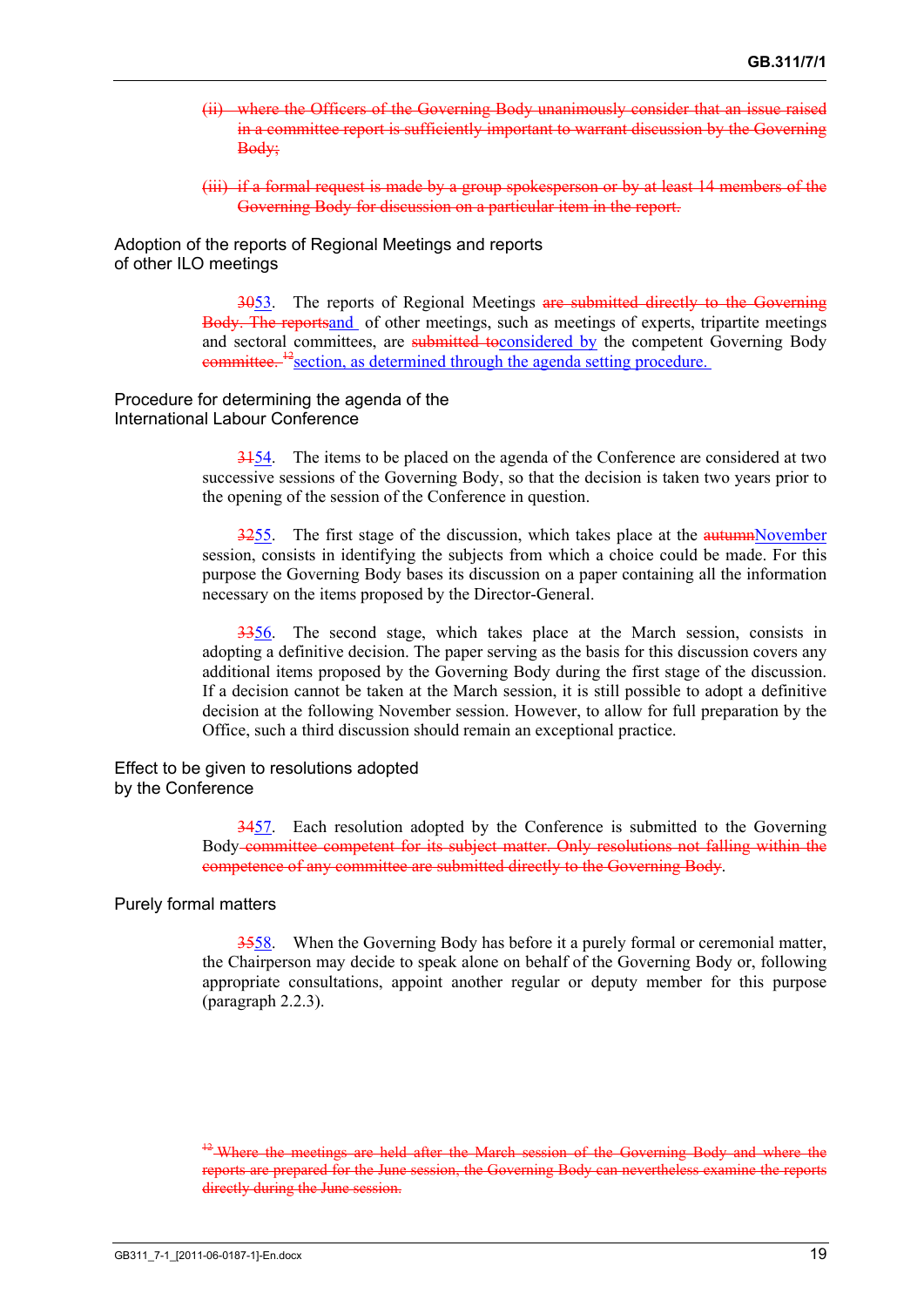# **Appendix II**

# **Standing Orders of the Governing Body and Annex VII**

Adopted by the Governing Body on 23 March 1920. Amended by the Governing Body on 12 and 13 October 1922; 2 February, 12 April and 18 October 1923; 13 June 1924; 10 January and 4 April 1925; 27 and 28 April 1928; 5 June 1930; 21 and 22 April and 17 October 1931; 6 April and 26 October 1932; 24 January, 27 April, 1 June and 28 September 1934; 2 February 1935; 2 June 1936; 5 February 1938; 20 June 1947; 19 March, 14 June and 11 December 1948; 4 June 1949; 3 January, 11 March, 16 June and 21 November 1950; 2 June 1951; 12 March 1952; 29 May 1953, 9 March 1954; 2 March 1955; 6 March 1956; 8 March and 14 November 1963; 1 June 1973; 15 November 1974; 5 March and 19 November 1976; 2 March and 27 May 1977; 3 March 1978; 1 June 1979; 18 November 1982; 28 February 1985; 14 November 1989; 3 March and 16 November 1993; 20 November 1997; 27 March 1998; 18 November 1999; 17 November 2005; 20 March 2008; and 19 November 2009-; and [].

### **Section 1 – Composition and participation**

### *1.1. Composition*

1.1.1. The Governing Body shall consist of fifty-six regular members, twenty-eight representing governments, fourteen representing the employers, and fourteen representing the workers; and sixty-six deputy members, twenty-eight representing governments, nineteen representing employers and nineteen representing workers.

#### *1.2. Members of chief industrial importance*

1.2.1. Of the twenty-eight regular members representing governments, ten shall be appointed by the Members of chief industrial importance.

# *1.3. Selection of Members of chief industrial importance*

1.3.1. The Governing Body shall not decide any question relating to the selection of the Members of chief industrial importance unless the question of modification of the list of such Members has been included in the agenda of the session as a specific item and the Governing Body has before it a report by its Officers on the question to be decided.

1.3.2. The Officers of the Governing Body shall, before recommending to the Governing Body any modification of the list of Members of chief industrial importance, take the advice of a committee appointed by the Governing Body and including experts qualified to advise on the most appropriate criteria of industrial importance and on the relative industrial importance of States assessed on the basis of such criteria.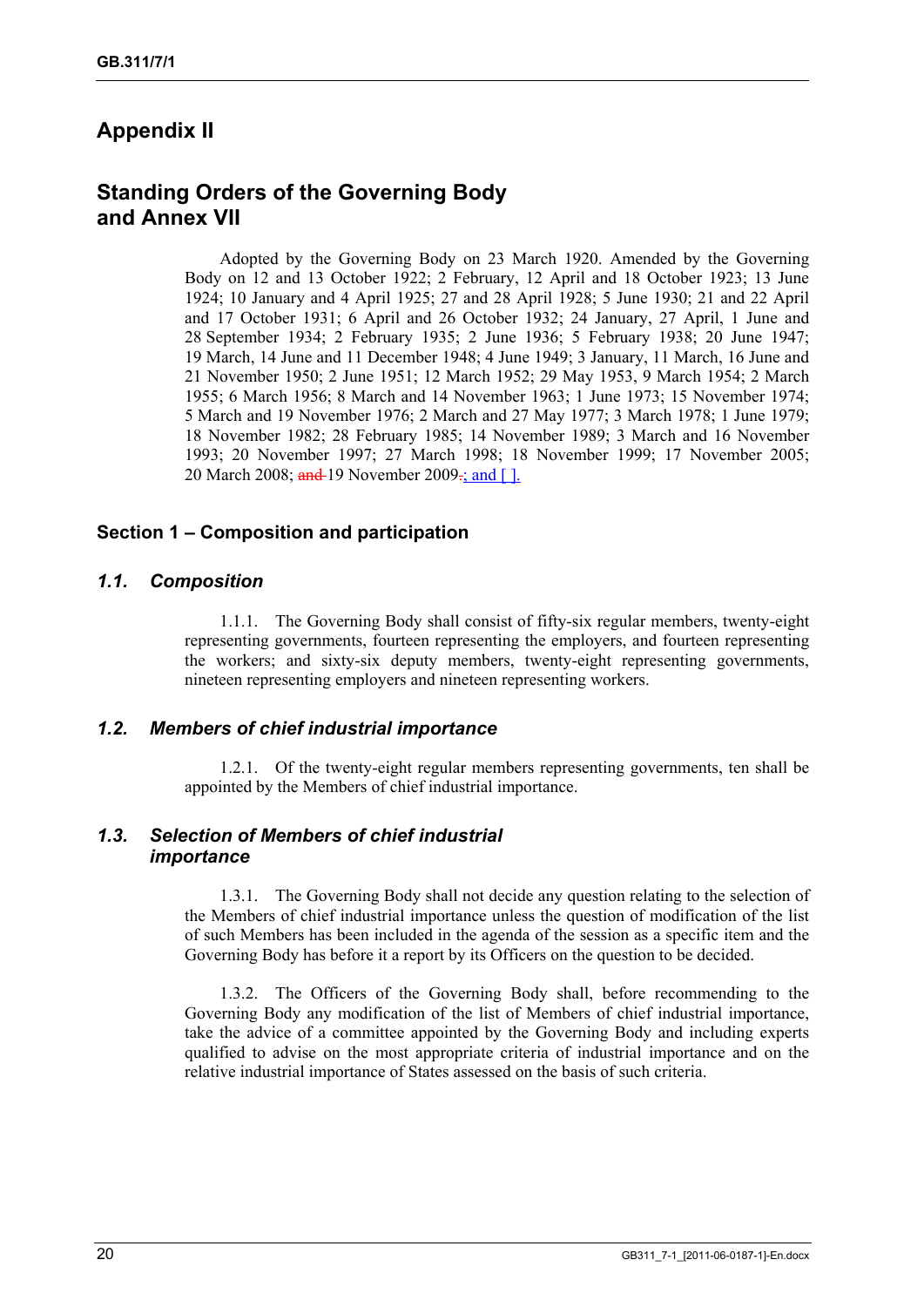# *1.4. Period of office of the Governing Body*

1.4.1. The period of office of the Governing Body shall be three years, in accordance with article 7 of the Constitution and the provisions of section G of the Standing Orders of the Conference.

1.4.2. Except for the representatives referred to in article 1.2 above, the members of the Governing Body shall be elected by electoral colleges of their respective groups in accordance with the provisions of section G of the Standing Orders of the Conference.

1.4.3. Each member of the Government group electoral college shall appoint, in a secret ballot, eighteen regular members and twenty-eight deputy members.

1.4.4. Each member of the electoral college of the Employers' group and of the electoral college of the Workers' group shall appoint, in a secret ballot, fourteen regular members and nineteen deputy members representing, respectively, the employers and the workers.

1.4.5. The electoral process shall be governed by the Standing Orders of the Conference.

### *1.5. Deputy members*

1.5.1. Deputy members appointed in accordance with paragraph 4 of article 49 and paragraph 2 of article 50 of the Standing Orders of the Conference shall take part in the work of the Governing Body on the conditions laid down in this article.

1.5.2. Deputy members have the right to be present at the sittings of the Governing Body and to speak with the permission of the Chairperson.

1.5.3. Deputy members may vote only on the following conditions:

- (a) A Government deputy member may vote:
	- (i) when so authorized by written notification to the Chairperson from a Government regular member who is not voting and has not been replaced by a substitute;
	- (ii) when authorized by the Government group of the Governing Body to vote in the place of a Government regular member who is not voting, who has not been replaced by a substitute and who has not appointed another deputy member to act in accordance with subsection (i) above;
- (b) Employers' and Workers' deputy members may vote in place of a regular Employers' or Workers' member on the conditions defined by their respective groups; the groups shall inform the Chairperson of all decisions taken in this connection.

1.5.4. Deputy members may be appointed by the Governing Body as titular members of committees of the Governing Body.

1.5.5. The travelling and subsistence expenses of the Employers' and Workers' deputy members shall be paid out of the funds of the International Labour Organization.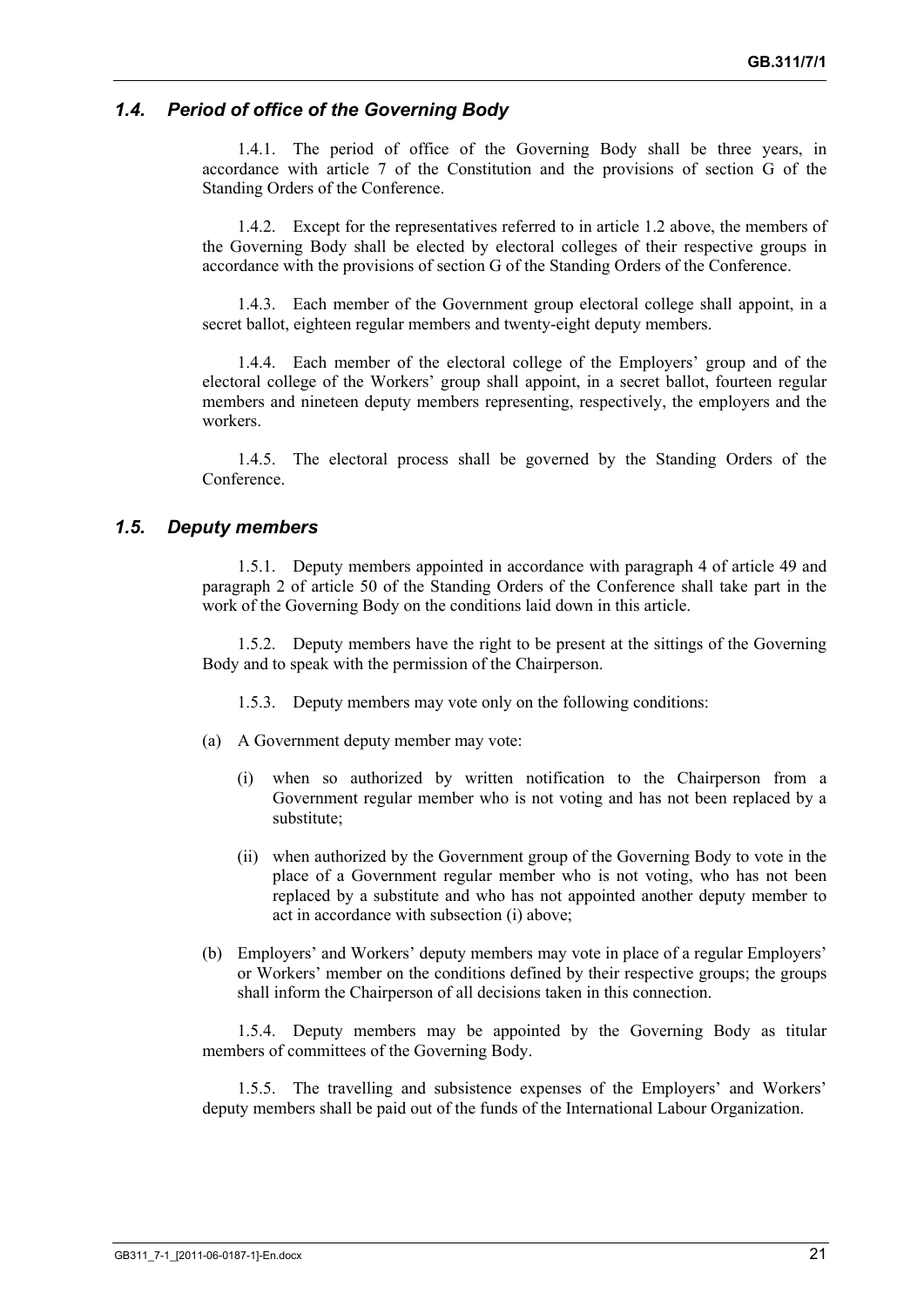#### *1.6. Substitutes*

1.6.1. Each government represented on the Governing Body may furthermore appoint for its regular delegate a substitute of the same nationality, who will replace the regular delegate should the latter be absent or unable to attend.

1.6.2. The substitute may accompany the regular delegate during the meetings of the Governing Body, but shall not have the right to speak.

1.6.3. In the absence of the regular delegate the substitute shall enjoy all the rights of the regular delegate.

1.6.4. In the case of the Employers' group and of the Workers' group, full freedom is left to the groups as to the manner of appointing substitutes.

1.6.5. Any substitute is required to submit to the Chairperson credentials of appointment in writing.

#### *1.7. Filling vacancies*

1.7.1. If a State ceases, at a time when the Conference is meeting in ordinary session, to occupy one of the seats on the Governing Body reserved for the eighteen States selected by the Government electoral college, the Government electoral college shall meet during the course of the session to appoint, in accordance with section G of the Standing Orders of the Conference, another State to take its place.

1.7.2. If a State ceases, during an interval between sessions of the Conference, to occupy one of the seats on the Governing Body reserved for the eighteen States selected by the Government electoral college, the Government group of the Governing Body shall proceed to replace it. The appointment thus made must be confirmed by the Government electoral college at the next session of the Conference and communicated by it to the Conference. If such appointment is not confirmed by the electoral college in question, a new election shall immediately be held in accordance with the relevant provisions of section G of the Standing Orders of the Conference.

1.7.3. If a vacancy occurs, at any time whatsoever, owing to the death or resignation of a Government representative, but the State concerned retains its seat on the Governing Body, the seat in question shall be occupied by the person appointed by the government to fill the vacancy.

1.7.4. If a vacancy occurs among the Employers' or Workers' members of the Governing Body at a time when the Conference is meeting in ordinary session, the electoral college concerned shall assemble during the course of the session to fill the vacancy, in accordance with the procedure laid down in section G of the Standing Orders of the Conference.

1.7.5. If a vacancy occurs among the Employers' or Workers' members of the Governing Body during an interval between sessions of the Conference, the Governing Body group concerned shall proceed freely to fill the vacancy, without being required to appoint the new member from among the deputy members of the Governing Body. The appointment thus made must be confirmed by the electoral college concerned at the next session of the Conference and communicated by it to the Conference. If such an appointment is not confirmed by the electoral college in question, a new election shall be held immediately, in accordance with the provisions of section G of the Standing Orders of the Conference.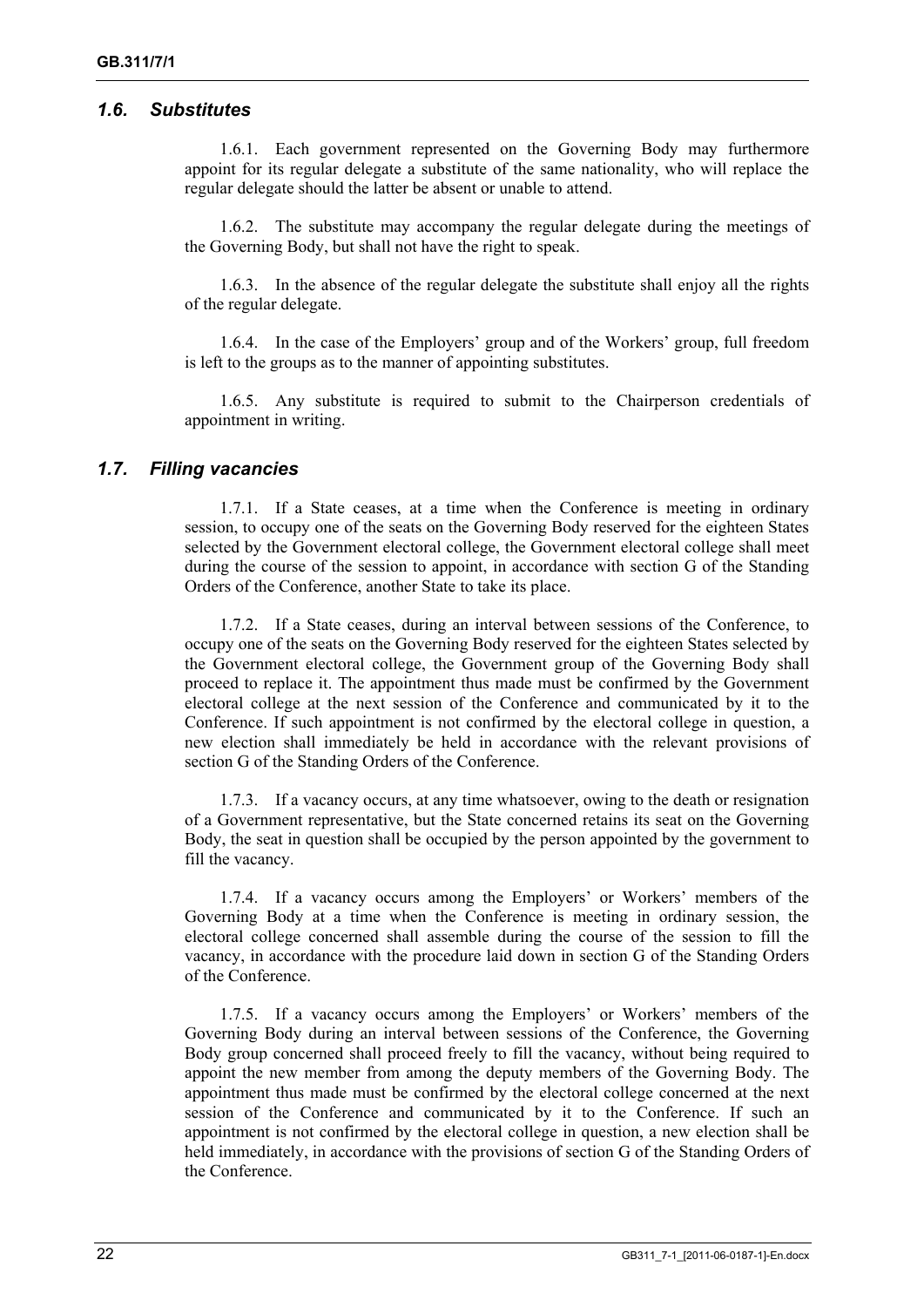## *1.8. Representation of States which are not members of the Governing Body*

1.8.1. When the Governing Body considers any matter arising out of a representation under article 24 or a complaint under article 26 of the Constitution, the government concerned shall, if not already represented on the Governing Body, be entitled to send a representative to take part, without the right to vote, in its proceedings while the matter is under consideration. Adequate notice of the date on which the matter will be considered shall be given to the government.

1.8.2. When the Governing Body considers a report of the Committee on Freedom of Association or of the Fact-Finding and Conciliation Commission on Freedom of Association containing conclusions on a case relating to a government which is not represented on the Governing Body, that government shall be entitled to send a representative to take part, without the right to vote, in the proceedings of the Governing Body while the conclusions on the case in question are under consideration.

1.8.3. A representative of a State that is not member of the Governing Body will also be able to speak, with the authorization of the Officers, to express views on matters concerning the State's own situation if a decision point may affect its interests, or if that State, or the situation of that State, has been specifically referred to in the discussion.

## *1.9. Representation of official international organizations*

1.9.1. Representatives of official international organizations which have been invited by the Governing Body to be represented at its meetings shall be entitled to be present at the meetings and may participate without vote in the discussions.

### *1.10. Representation of non-governmental international organizations*

1.10.1. Non-governmental international organizations may be invited by the Governing Body to be represented at any meeting during the discussion of matters of interest to them. The Chairperson may, in agreement with the Vice-Chairpersons, permit such representatives to make or circulate statements for the information of the Governing Body upon matters included in its agenda. If agreement cannot be reached, the matter shall be referred to the meeting for decision without discussion.

1.10.2. This article does not apply to meetings dealing with administrative or financial matters.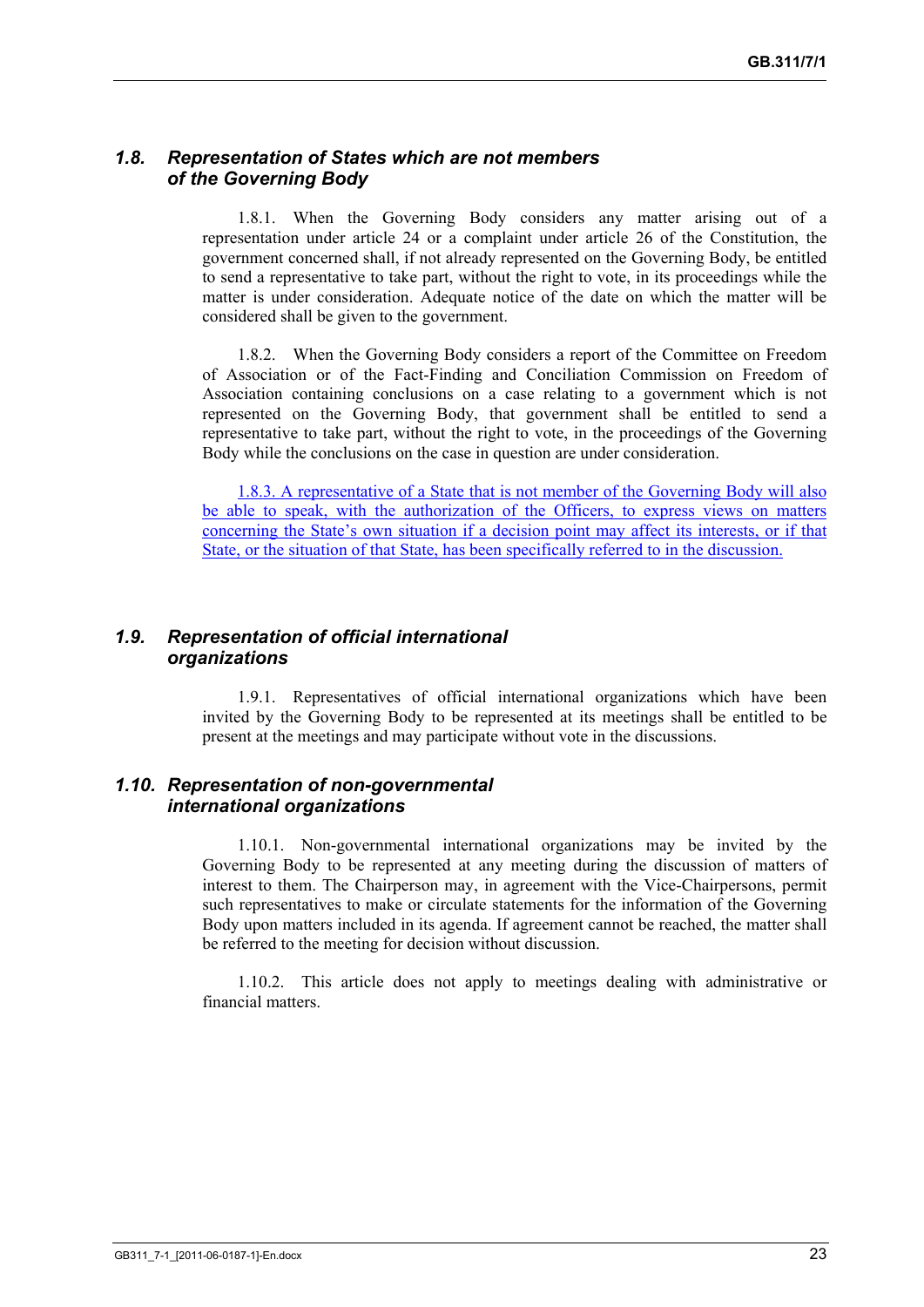# **Section 2 – Officers of the Governing Body**

# *2.1. Officers*

2.1.1. The Officers shall consist of a Chairperson and two Vice-Chairpersons chosen one from each of the three groups. Only regular members of the Governing Body may be elected Officers.

2.1.1bis The Officers shall be responsible for the proper conduct of work of the Governing Body.

2.1.2. The Officers shall be elected at a sitting of the Governing Body held at the close of the annual session of the International Labour Conference and shall hold office from their election until the election of their successors.

2.1.3. The Chairperson shall not become re-eligible until three years after ceasing to hold office.

2.1.4. A member elected to fill a vacancy caused by the death or resignation of an Officer shall sit for the unexpired portion of the term of office of the previous incumbent.

2.1.5. The Director-General of the International Labour Office shall undertake the formation of a secretariat for the Governing Body.

### *2.2. Duties of the Chairperson*

2.2.1. The Chairperson shall declare the opening and closure of the sitting session. Before proceeding with the agenda the Chairperson shall bring before the Governing Body any communications which may concern it.

2.2.1bis The Chairperson shall direct the debates, maintain order, ensure observance of the Standing Orders, accord or withdraw the right to address the Governing Body, put questions to the vote and announce the result of the vote.

2.2.2. The Chairperson shall have the right to take part in the discussions and to vote, but shall not have a casting vote.

2.2.3. When the Governing Body has before it a matter of a purely ceremonial nature, the Chairperson may decide to speak alone on behalf of the Governing Body or to appoint, following appropriate consultations, another member or deputy member for this purpose.

2.2.4. The Chairperson shall normally preside all sittings. In the absence of the Chairperson, the two Vice-Chairpersons shall preside at alternate sittings. Notwithstanding this, the Chaiperson may assign a regular or deputy member the functions necessary for chairing a particular segment, acting on behalf of and under the authority of the Chairperson. In so doing, the designated member may exercise only the functions listed in paragraph 2.2.1bis. Intended designations will be communicated to the other two Officers in advance and their validity will be limited to one Governing Body session, with the possibility of a renewal for future sessions.

2.2.5. The functions conferred on the Director-General by the Constitution of the Organization being reserved, the Chairperson shall supervise the observance of the provisions of the Constitution and the execution of the decisions of the Governing Body.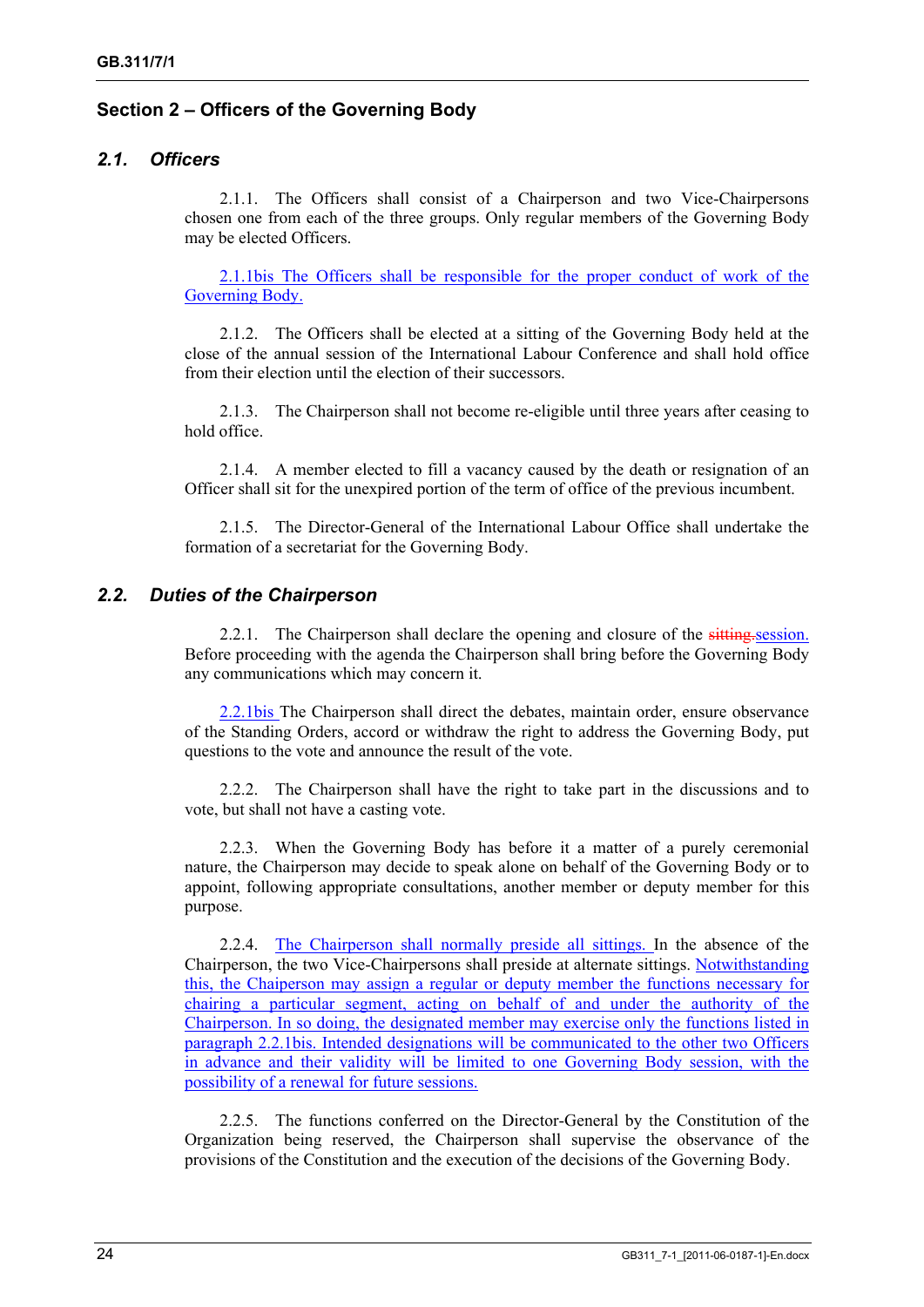2.2.6. For the purpose provided in paragraph 2.2.5, the Chairperson shall, during the interval between the sessions, be invested with such functions as the Governing Body may deem fit to delegate for the joint signature or the visa of certain documents, for the preliminary approval of inquiries, or for the despatch of official representatives of the Office to meetings, conferences or congresses.

2.2.7. The Chairperson shall be informed without delay by the Director-General of significant events in the work of the Office and of any events which may require intervention, in order to take, within the limits of the power granted to the Chairperson, any steps which may be necessary. The Chairperson may consult the Vice-Chairpersons upon any matter submitted for decision under this paragraph.

2.2.8. The Chairperson shall examine the working of the various services of the Office, and shall convoke the Programme, Financial and Administrative CommitteeGoverning Body when necessary.

### *2.3. Delegation of authority to the Officers*

2.3.1. The Governing Body may delegate to its Officers the authority:

- (a) to approve the programme of meetings and the dates of symposia, seminars and similar meetings;
- (b) to invite member States or States which are not Members of the Organization;
- (c) to invite official international organizations;
- (d) to invite non-governmental international organizations.;
- (e) to carry out the responsibilities of the Governing Body under article 18 of the Standing Orders of the International Labour Conference; any such delegation shall be made only for one specific session of the Conference, and relate only to proposals involving expenditure during a financial period for which a budget has already been adopted.

2.3.2. The decisions of the Officers of the Governing Body shall be communicated to the Governing Body for information. If there is no agreement among the Officers, the question shall be referred to the Governing Body for decision.

2.3.3. The Governing Body may delegate to its Officers the authority to carry out its responsibilities under article 18 of the Standing Orders of the International Labour Conference. Any such delegation shall be made only for one specific session of the Conference, and relate only to proposals involving expenditure during a financial period for which a budget has already been adopted.

#### **Section 3 – Agenda and sessions**

#### *3.1. Agenda of the Governing Body*

3.1.1. The agenda for each session shall be drawn up by  $\theta$  the a tripartite screening group composed of the Officers of the Governing Body with and of representatives designated by the assistance of three groups. This group will be assisted by the Director-General. and any other officials of the Office selected by the Director-General.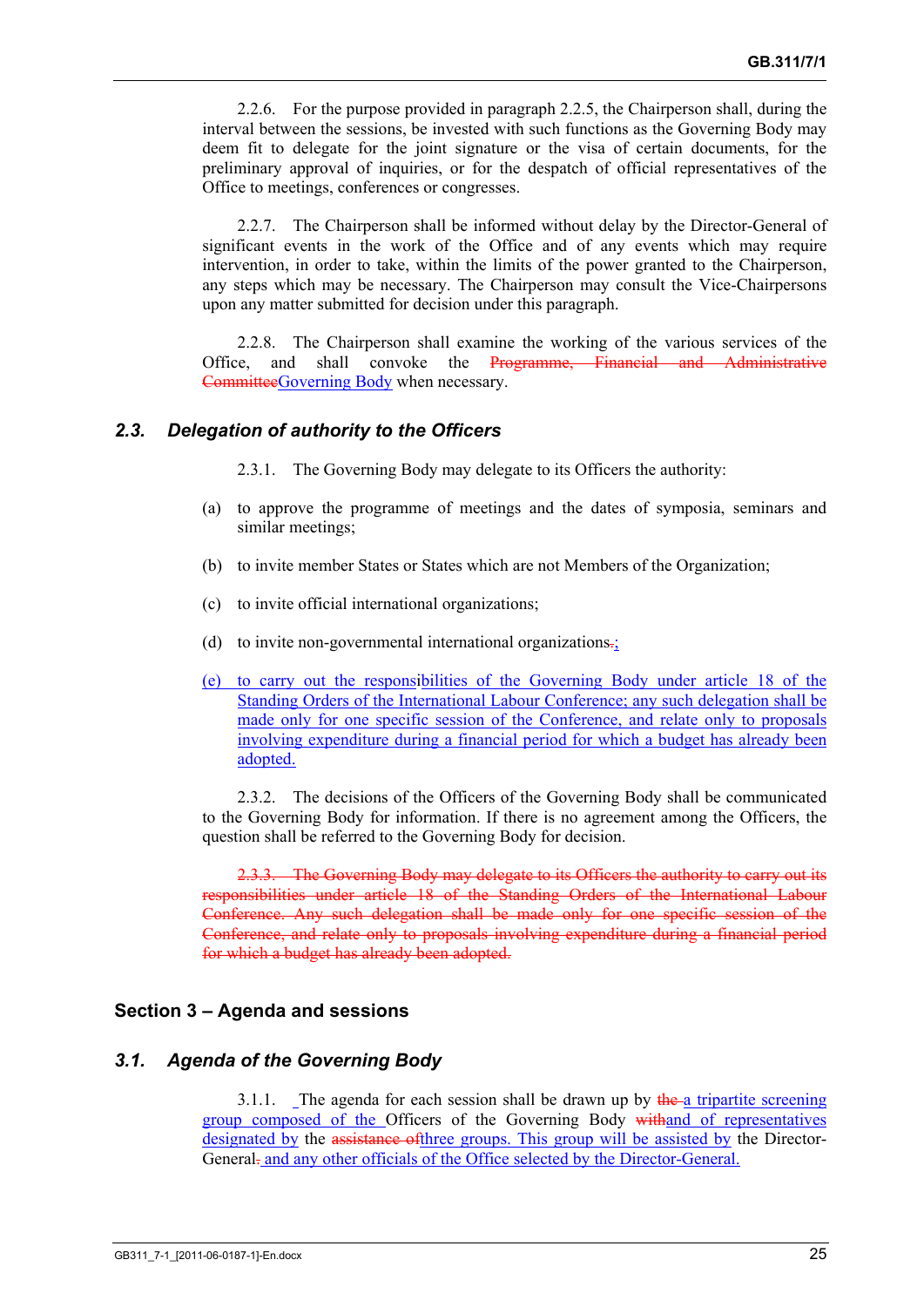3.1.2. Any subject which the Governing Body shall have decided at its last session to include in the agenda shall be included in the agenda for the next session by the tripartite screening group.

3.1.3. A provisional draft agenda, including an indicative plan of work, will be established in the course of each session for one or more future sessions. The provisional agenda may be updated for any urgent matter arising between sessions by the Officers of the Governing Body following consultations with the others members of the tripartite screening group referred to in paragraph 3.1.1 above.

3.1.4. The agenda shall be circulated to the members of the Governing Body so as to reach them not less than  $\frac{14}{20}$  working 15 days before the date of the meeting. With the consent of the Officers of the Governing Body, mattersopening day of the session.

3.1.5. Matters of urgent importance arising during the session may be added to the agenda of any session— in the manner set forth in the second sentence of paragraph 3.1.3 above.

### *3.2. Times of meeting*

3.2.1. The Governing Body shall normally hold three ordinary sessions in each year.

3.2.2. Without prejudice to the provisions of article 7 of the Constitution of the Organization, the Chairperson may also summon a special meeting should it appear necessary to do so, and shall be bound to summon a special meeting on receipt of a written request to that effect signed by sixteen members of the Government group, or twelve members of the Employers' group, or twelve members of the Workers' group.

3.2.3. At each session the Governing Body shall decide on the date of the following session. In the event of it becoming necessary in the interval between two sessions to alter the date decided on, the Chairperson may, after consultation with the Vice-Chairpersons,tripartite screening group referred to in paragraph 3.1.1., make the necessary alteration.

#### *3.3. Place of meeting*

3.3.1. The meetings of the Governing Body shall be held at the International Labour Office, unless the Governing Body shall otherwise expressly determine.

#### *3.4. Admission to meetings*

3.4.1. As a general rule the sittings are public. Nevertheless, at the request of one Government delegate or of the majority of the Employers' or the Workers' group, the Governing Body shall sit in private.

3.4.2. The Director-General and the members of the staff of the International Labour Office who form the secretariat of the Governing Body shall be present at the sittings.

3.4.3. Members of the Governing Body who do not speak French, English or Spanish are authorized to bring into the Governing Body room interpreters to assist them, on their own responsibility and at their own expense.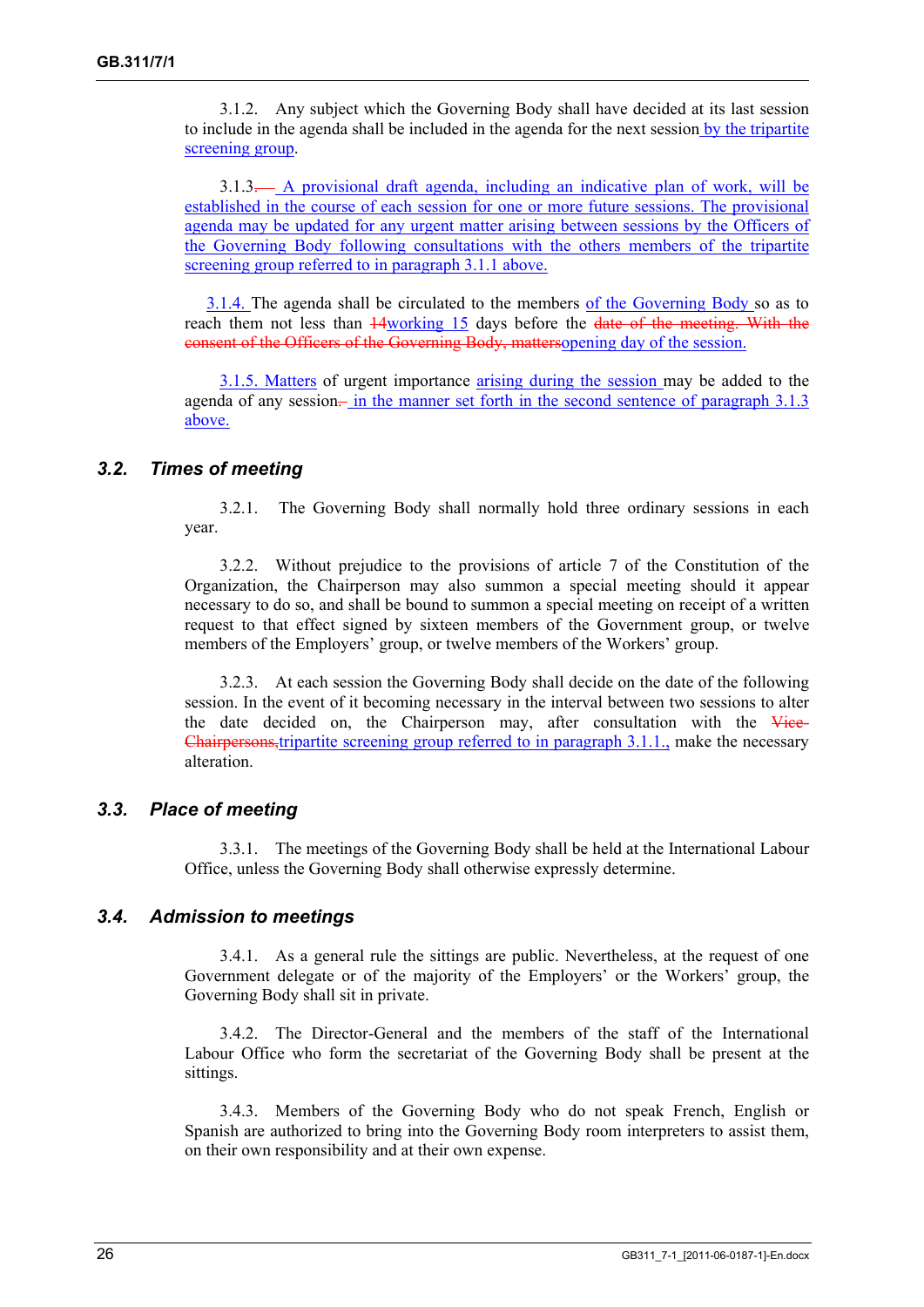# **Section 4 – Committees and working parties**

## *4.1. Programme, Financial and Administrative Committee*

4.1.1. A Programme, Financial and Administrative Committee shall be appointed consisting of the Chairperson of the Governing Body, who shall be Chairperson of the Committee, and such other members as the Governing Body shall appoint, with the representatives of the Governments, Employers and Workers having an equal number of votes.

4.1.2. The Programme, Financial and Administrative Committee shall examine the estimates and the expenditure of the International Labour Office, study any financial and administrative questions which may be referred to it by the Governing Body or submitted to it by the Director-General and undertake such duties as may be assigned to it by the Governing Body.

4.1.3. The Governing Body shall take no decision regarding any proposal involving expenditure until that proposal has been referred in the first instance to the Programme, Financial and Administrative Committee. The Programme, Financial and Administrative Committee shall make a report, including an estimate of the cost, and a suggestion as to the manner in which provision should be made for the necessary expenditure.

4.1.4. The Programme, Financial and Administrative Committee may delegate to its Officers the authority to carry out its responsibilities under article 18 of the Standing Orders of the International Labour Conference. Any such delegation shall be made only for one specific session of the Conference, and relate only to proposals involving expenditure during a financial period for which a budget has already been adopted.

# *4.2. Other3.5. Right to reply*

3.5.1. Any member whose government or group has been specifically referred to in the discussions may exercise the right to reply at the time decided by the person chairing the sitting.

#### **Section 4 – Sections, segments, committees and working parties**

#### *4.1. Sections and segments*

4.1.1. The Governing Body will structure its plenary sessions in sections, which will be composed of segments. The holding of particular sections or segments at a given session, as well as their program and schedule, will be determined through the agenda setting procedure set out in article 3.1 above.

#### *4.2. Committees and working parties*

4.2.1. The Governing Body may appoint a committee, subcommittee or working party to consider any matter which in its view requires examination, subject to the provisions of paragraph 4.1.3 above.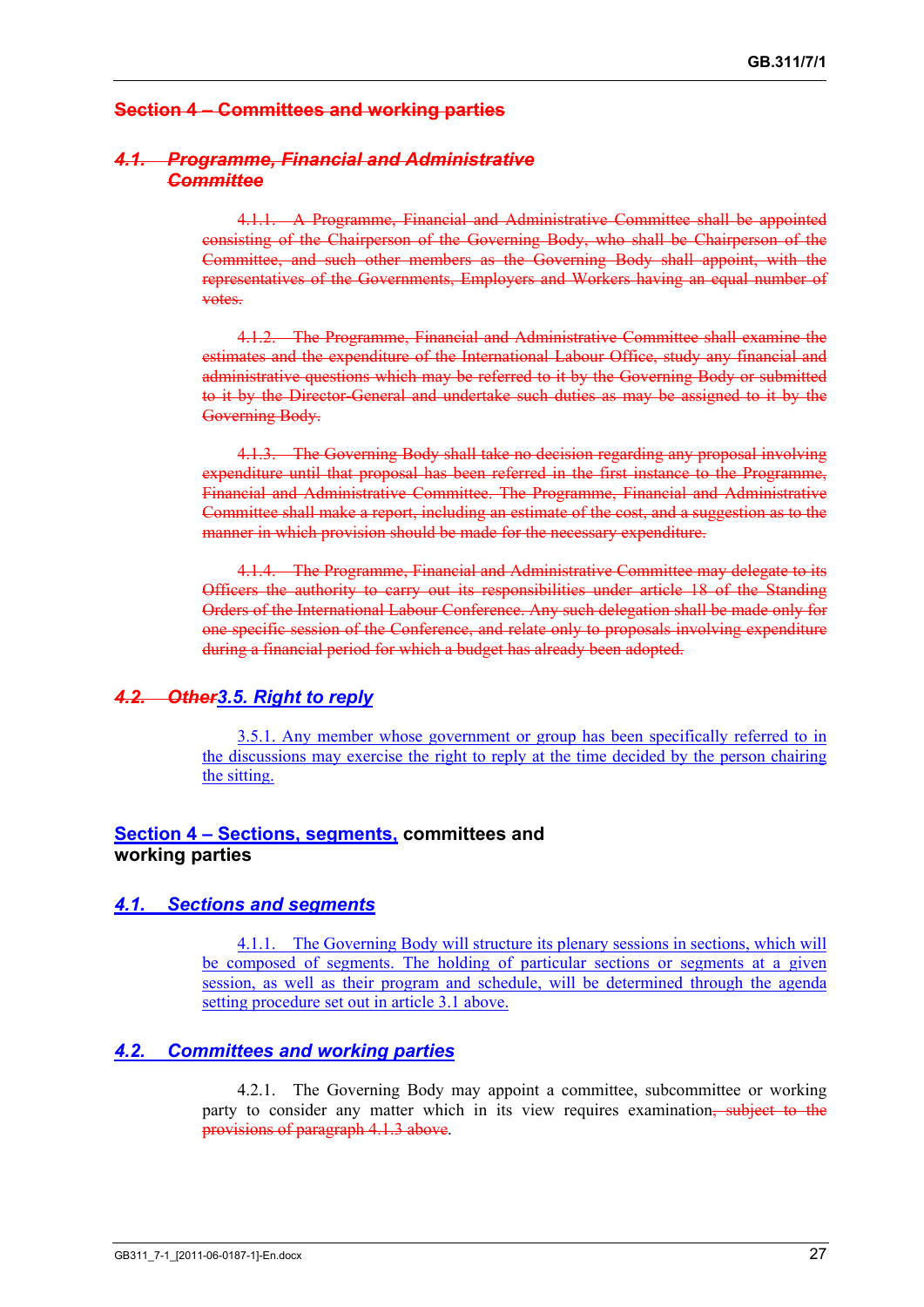4.2.2. Subject to specific provisions, each committee, subcommittee or working party shall elect officers comprising a Chairperson, an Employer Vice-Chairperson and a Worker Vice-Chairperson.

4.2.3. The representatives of governments, employers and workers in the committees shall have an equal number of votes, unless the Governing Body shall otherwise expressly determine.

#### *4.3. Committee of the Whole*

4.3.1. The Governing Body may decide to meet as a Committee of the Whole in order to hold an exchange of views, in which representatives of governments that are not represented on the Governing Body may, in the manner determined by it, be given an opportunity to express their views with respect to matters concerning their own situation. The Committee of the Whole shall report to the Governing Body.

### **Section 5 – Procedures**

#### *5.1. Procedure for placing an item on the agenda of the International Labour Conference*

5.1.1. When a proposal to place an item on the agenda of the Conference is discussed for the first time by the Governing Body, the Governing Body cannot, without the unanimous consent of the members present, take a decision until the following session.

5.1.2. When it is proposed to place on the agenda of the International Labour Conference an item which implies a knowledge of the laws in force in the various countries, the Office shall place before the Governing Body a concise statement of the existing laws and practice in the various countries relative to that item. This statement shall be submitted to the Governing Body before it takes its decision.

5.1.3. When considering the desirability of placing a question on the agenda of the International Labour Conference, the Governing Body may, if there are special circumstances which make this desirable, decide to refer the question to a preparatory technical conference with a view to such a conference making a report to the Governing Body before the question is placed on the agenda. The Governing Body may, in similar circumstances, decide to convene a preparatory technical conference when placing a question on the agenda of the Conference.

5.1.4. Unless the Governing Body has otherwise decided, a question placed on the agenda of the Conference shall be regarded as having been referred to the Conference with a view to a double discussion.

5.1.5. In cases of special urgency or where other special circumstances exist, the Governing Body may, by a majority of three-fifths of the votes cast, decide to refer a question to the Conference with a view to a single discussion.

5.1.6. When the Governing Body decides that a question shall be referred to a preparatory technical conference it shall determine the date, composition and terms of reference of the said preparatory conference.

5.1.7. The Governing Body shall be represented at such technical conferences which, as a general rule, shall be of a tripartite character.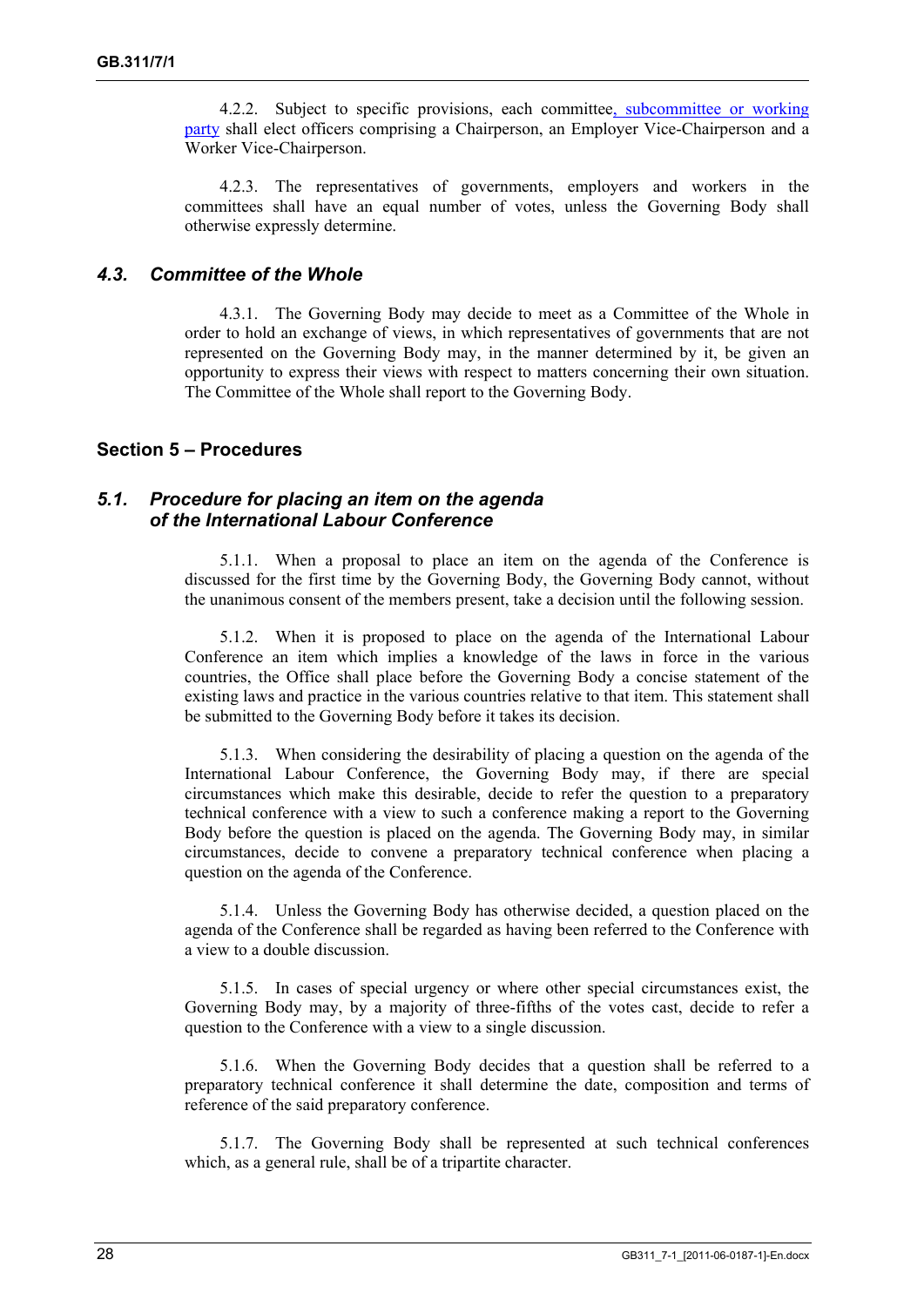5.1.8. Each delegate to such conferences may be accompanied by one or more advisers.

5.1.9. For each preparatory conference convened by the Governing Body, the Office shall prepare a report adequate to facilitate an exchange of views on all the issues referred to the said preparatory conference and, in particular, setting out the law and practice in the different countries.

# *5.2. Procedure for placing on the agenda of the Conference the question of revising a Convention in whole or in part*

5.2.1. When the Governing Body, in accordance with the provisions of a Convention, considers it necessary to present to the Conference a report on the working of the Convention and to examine if it is desirable to place the question of its revision in whole or in part on the agenda of the Conference, the Office shall submit to the Governing Body all the information available to it, particularly on the legislation and practice relating to the Convention in those countries which have ratified it and on the legislation relating to the subject of the Convention and its application in those which have not ratified it. The draft report of the Office shall be communicated to all Members of the Organization for their observations.

5.2.2. After a lapse of six months from the date of circulation to members of the Governing Body and to governments of the draft report of the Office referred to in paragraph 5.2.1, the Governing Body shall fix the terms of the report and shall consider the question of placing the revision, in whole or in part, of the Convention on the agenda of the **Conference** 

5.2.3. If the Governing Body takes the view that it is not desirable to place the revision in whole or in part of the Convention on the agenda, the Office shall communicate the above-mentioned report to the Conference.

5.2.4. If the Governing Body takes the view that it is desirable that the question of placing the revision in whole or in part of the Convention on the agenda of the Conference should be further pursued, the Office shall send the report to the governments of the Members and shall ask them for their observations, drawing attention to the points which the Governing Body has considered specially worthy of attention.

5.2.5. The Governing Body shall, on the expiry of four months from the date of the despatch of the report to the governments, taking into account the replies of the governments, adopt the final report and define exactly the question or questions which it places on the agenda of the Conference.

5.2.6. If at any time other than a time at which the Governing Body, in accordance with the provisions of a Convention, considers it necessary to present to the Conference a report on the working of the Convention in question, the Governing Body should decide that it is desirable to consider placing on the agenda of the Conference the revision in whole or in part of any Convention, the Office shall notify this decision to the governments of the Members and shall ask them for their observations, drawing attention to the points which the Governing Body has considered specially worthy of attention.

5.2.7. The Governing Body shall, on the expiry of four months from the date of the despatch of this notification to the governments, taking into account the replies of the governments, define exactly the question or questions which it places on the agenda of the Conference.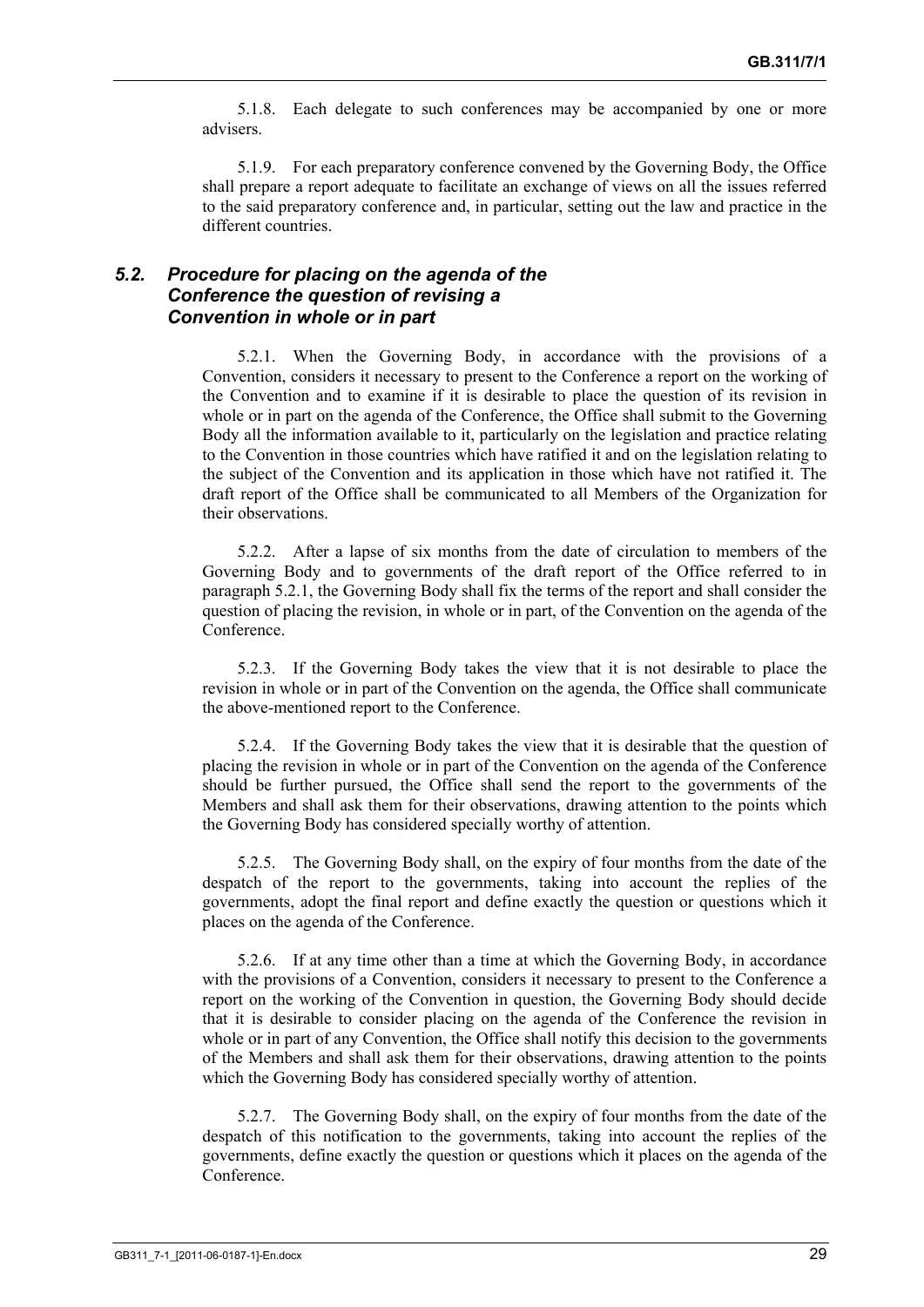# *5.3. Procedure for placing on the agenda of the Conference the question of revising a Recommendation in whole or in part*

5.3.1. If the Governing Body considers it to be desirable to consider placing on the agenda of the Conference the revision in whole or in part of any Recommendation, the Office shall notify this decision to the governments of the Members and shall ask them for their observations, drawing attention to the points which the Governing Body has considered especially worthy of attention.

5.3.2. The Governing Body shall, on the expiry of four months from the date of the despatch of this notification to the governments, taking into account the replies of the governments, define exactly the question or questions which it places on the agenda of the Conference.

# *5.4. Procedure concerning the placing on the Conference agenda of the abrogation of a Convention in force, or the withdrawal of a Convention which is not in force or of a Recommendation*

5.4.1. When an item to be placed on the agenda of the Conference concerns the abrogation of a Convention in force or the withdrawal of a Convention that is not in force or of a Recommendation, the Office shall place before the Governing Body a report containing all relevant information which the Office possesses on this subject.

5.4.2. The provisions of article 6.2 concerning the fixing of the Conference agenda shall not apply to the decision to place on the agenda of a given session of the Conference an item on such an abrogation or withdrawal. Such a decision shall as far as possible be reached by consensus or, if such a consensus cannot be reached in two successive sessions of the Governing Body, by a four-fifths majority of members of the Governing Body with a right to vote during the second of these sessions.

# *5.4***bis** *Procedure concerning decisions involving expenditure*

5.4bis 1. The Governing Body shall take no decision regarding any proposal involving expenditure without considering its estimated cost and making provision for the necessary expenditure.

# *5.5. Reports, records, minutes and , communiqués and Office documents*

5.5.1. The Chairperson shall submit a report to each session of the International Labour Conference on the work of the Governing Body during the preceding year. The Chairperson shall consult the Vice-Chairpersons on the matters to be covered in the report.

5.5.2. A stenographic record of the sittings of the Governing Body shall be kept. It shall not be published or distributed.

5.5.3. The Secretariat of the Governing Body shall keeppublish the draft minutes of the meetings. They shall not be published. on the website of the Organization. At the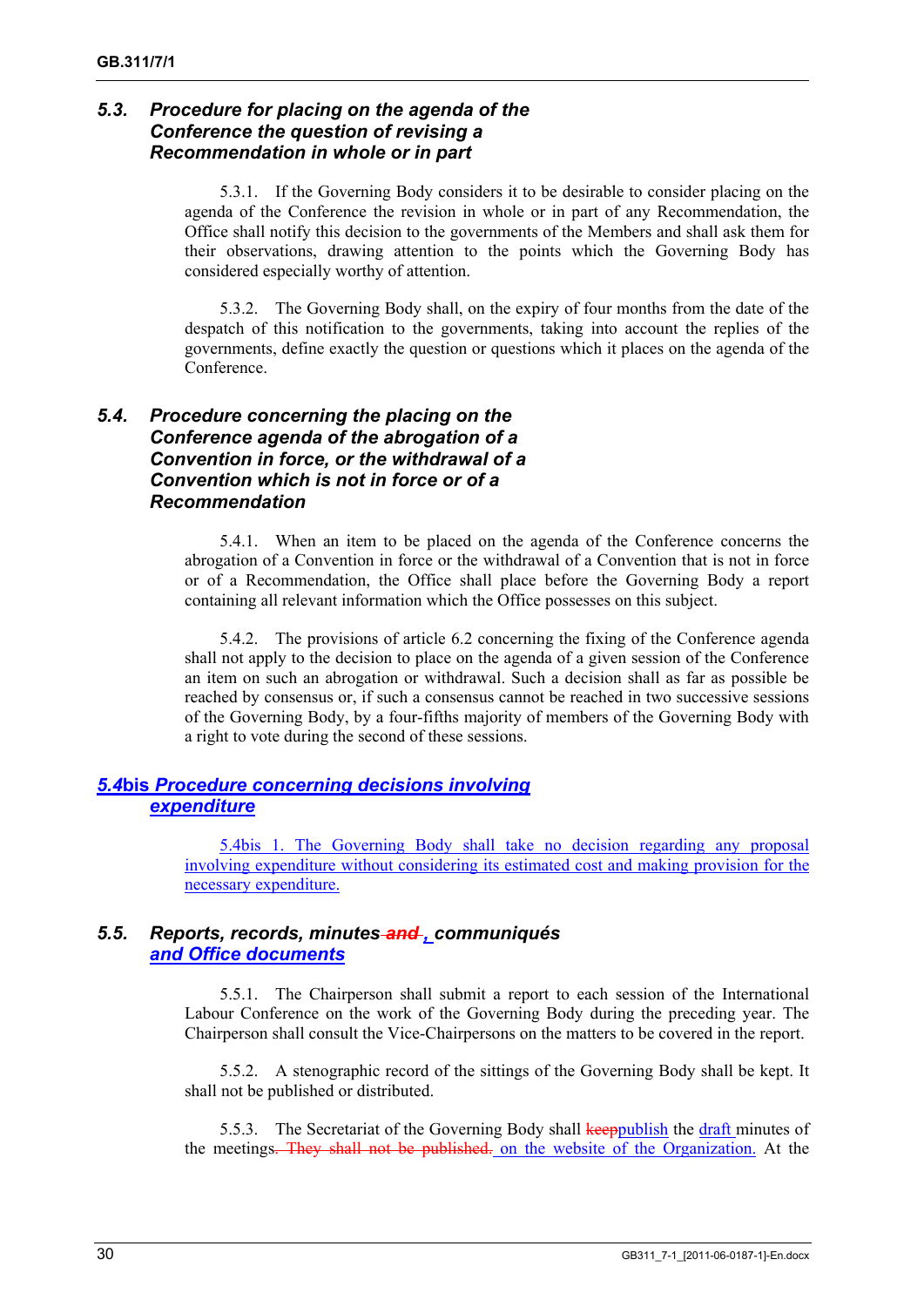beginning of each session the minutes of the previous session shall be approved and made public.

5.5.4. When the minutes have been approved by the Governing Body, they shall be circulated to the governments of the States Members and may be made public. 5.5.4. The minutes of the private sittings mentioned in paragraph 3.4.1, shall, however, not be made public; they shall be regarded as confidential. There shall be no release of confidential Governing Body minutes for a minimum period of ten years; after the lapse of ten years the Director-General, in consultation with the Officers of the Governing Body or, in cases of doubt, with the Governing Body itself, may make confidential minutes available on request in appropriate cases.

5.5.5. Documents prepared by the International Labour Office and dealing with the items on the agenda of the Governing Body shall be eirculatedmade available electronically to members of the Governing Body, in English, French and Spanish at least 15 working days before the opening of each session. They In the case of the discussion on the Programme and Budget, a period of 30 working days is required.

5.5.5bis If the above-mentioned period of 15 working days is not respected, the item concerned will be postponed to the following Governing Body session. Derogations to this rule will require prior agreement from the Officers after consulting the three groups.

5.5.5ter The rule in paragraph 5.5.5. will not apply to documents arising from meetings, missions and initiatives taking place immediately before or during the Governing Body session. In any case, oral presentation can be used for urgent matters.

5.5.5quater The documents prepared may be made public unless the Director-General decides, after consultation with the Officers of the Governing Body, to make them available only after the question with which they deal has been discussed by the Governing Body, and subject to any relevant directions by the latter. The Director-General shall, however, have authority to circulate to the Press those documents which he had decided not to make available prior to discussion by the Governing Body, subject to an embargo date before which they should not be published or used. In fixing this date the Director-General shall endeavour to ensure, as far as may be practicable, that the publication of such documents does not take place before the members of the Governing Body have received them. Documents marked "confidential" by their author when communicating them to the Office, or by the Office when communicating them to the members of the Governing Body, shall not be made public or circulated to the Press. Documents relating to private sittings shall be confidential and shall neithernot be made public-nor circulated to the Press..

5.5.6. The *Official Bulletin* of the Office will publish an account intended particularly for governments and public administrations and containing at least the full texts of resolutions and clear indications as to the conditions in which these resolutions were adopted.

#### *5.6. Resolutions, amendments and motions*

5.6.1. Any regular member of the Governing Body, and any substitute or deputy member occupying the seat of a regular member, may move resolutions, amendments or motions in accordance with the following rules.

5.6.2. The text of any resolution, amendment or motion shall be submitted in writing and handed to the Chairperson. Whenever possible, this text shall be distributed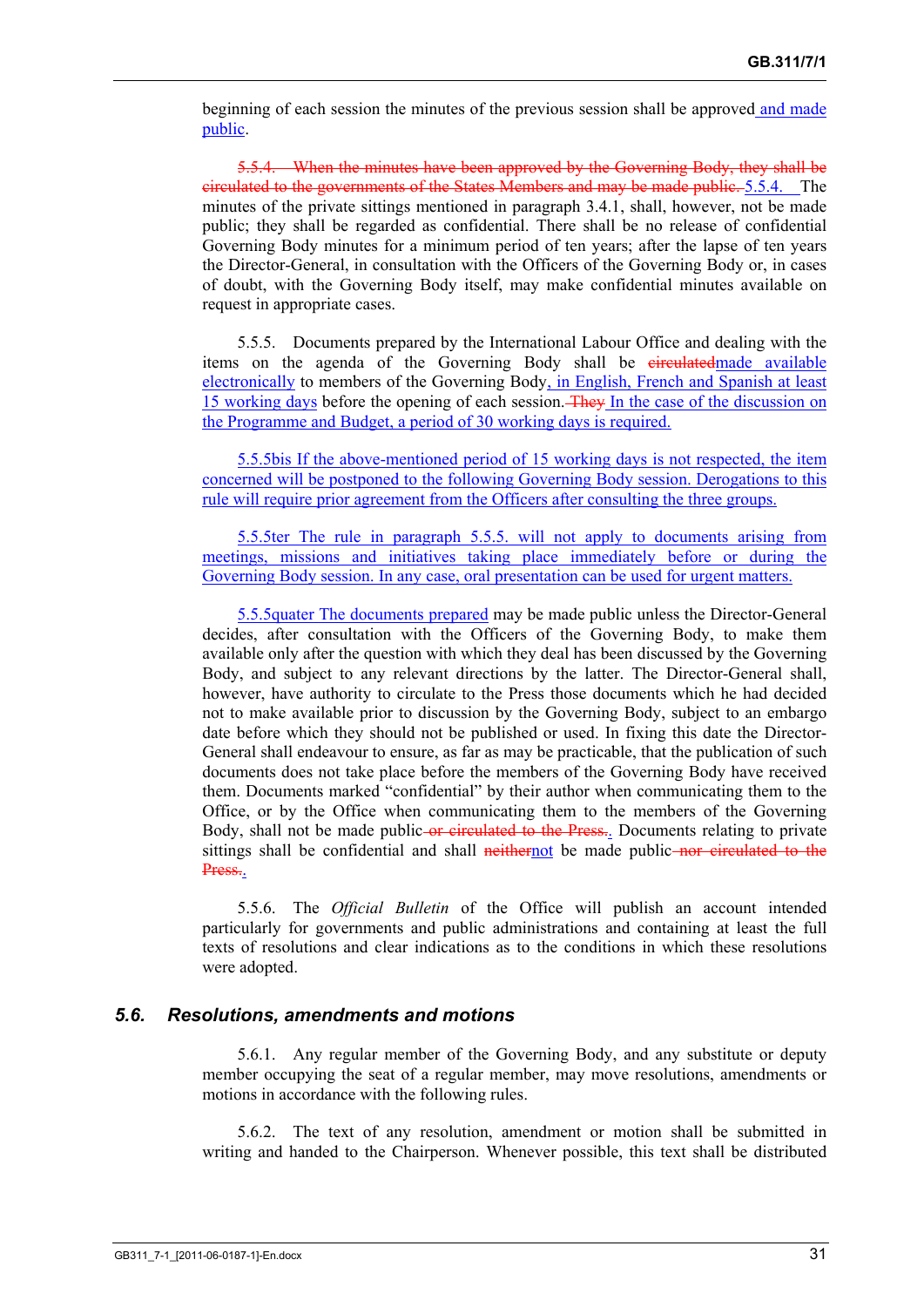before being put to the vote. Distribution shall be compulsory if 14 members of the Governing Body so request.

5.6.3. If there are several amendments to a motion or resolution, the Chairpersonperson chairing the sitting shall determine the order in which they shall be discussed and put to the vote, subject to the following provisions:

- (a) every motion, resolution and amendment shall be put to the vote;
- (b) amendments may be voted on either individually or against other amendments, as the Chairpersonperson chairing the sitting may decide, but if amendments are voted on against other amendments the motion or resolution shall be deemed to be amended only after the amendment receiving the largest number of affirmative votes has been voted on individually and adopted;
- (c) if a motion or resolution is amended as the result of a vote, that motion or resolution as amended shall be put to the meeting for a final vote.

5.6.4. A member may withdraw an amendment after moving it, unless an amendment to it is under discussion or has been adopted.

5.6.5. An amendment withdrawn by its author may be moved again by another member. In that case it shall be discussed and put to the vote.

5.6.6. In the case of motions as to procedure, no notice in writing needs to be made available to the Chairpersonperson chairing the sitting or distributed. Motions as to procedure include the following: a motion to refer a matter back, a motion to postpone consideration of a question, a motion to adjourn the sitting, a motion to adjourn a debate on a particular question or incident, a motion that the Governing Body should proceed with another item on the agenda of the sitting.

5.6.7. No resolution, motion or amendment shall be discussed unless it has been seconded.

## *5.7. Prior consultation in respect of proposals for new activities relating to matters of direct concern to the United Nations or other specialized agencies*

5.7.1. Where a proposal submitted to the Governing Body involves new activities to be undertaken by the International Labour Organization relating to matters of direct concern to the United Nations or one or more specialized agencies other than the International Labour Organization, the Director-General shall enter into consultation with the organizations concerned and report to the Governing Body on the means of achieving coordinated use of the resources of the respective organizations. Where a proposal put forward in the course of a meeting for new activities to be undertaken by the International Labour Organization relates to matters of direct concern to the United Nations or one or more specialized agencies other than the International Labour Organization, the Director-General shall, after such consultation as may be possible with the representatives at the meeting of the other organization or organizations concerned attending the meeting, draw the attention of the meeting to these implications of the proposal.

5.7.2. Before deciding on proposals referred to in paragraph 5.7.1 of the present article, the Governing Body shall satisfy itself that adequate consultations have taken place with the organizations concerned.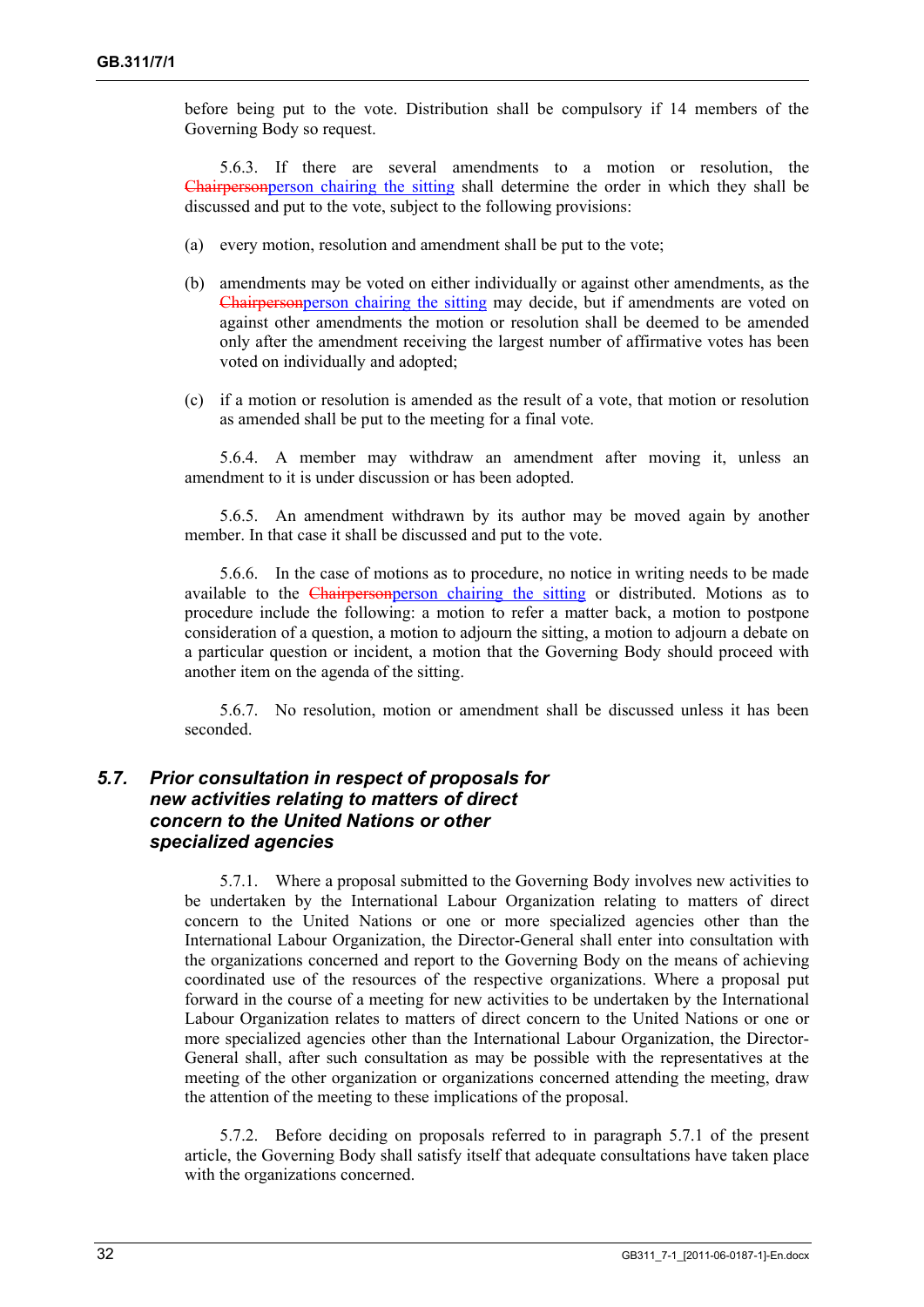# **Section 6 – Voting and quorum**

# *6.1. Voting*

6.1.1. Voting shall be by show of hands except in cases where a ballot is required by these Standing Orders.

6.1.2. In case of doubt as to the result of a vote by show of hands, the Chairpersonperson chairing the sitting may retake the vote by calling the roll of members entitled to vote.

6.1.3. A ballot vote is required in the case of the election of the Chairperson and of the Director-General of the International Labour Office, and in any other case where it may be demanded by twenty-three of the members present.

6.1.4. If the Governing Body has been notified by the Director-General that the amount of the arrears due from a Member of the Organization represented on the Governing Body equals or exceeds the contribution due from that Member for the preceding two years, the representative of that Member and any deputy member of the Governing Body appointed by that Member shall, unless the Conference has decided to permit the Member to vote, in accordance with article 13, paragraph 4, of the Constitution, be disqualified from voting in the Governing Body and its committees until the Governing Body has been notified by the Director-General that the right to vote of the Member concerned is no longer suspended.

6.1.5. Any decision by the Conference permitting a Member in arrears in the payment of its contributions to vote shall be valid for the session of the Conference at which the decision is taken. Any such decision shall be operative in regard to the Governing Body and committees until the opening of the general session of the Conference immediately following that at which it was taken.

6.1.6. Notwithstanding the provisions of paragraph 6.1.5 of this article, after the Conference has approved an arrangement under which the arrears of a Member are consolidated and are payable in annual instalments over a period of years, the representative of the Member concerned and any deputy member of the Governing Body appointed by that Member shall be permitted to vote provided that, at the time of the vote concerned, the Member has fully paid all instalments due under the arrangement as well as all financial contributions under article 13 of the Constitution that were due before the end of the previous year. For any Member which, at the close of a session of the Conference, has not fully paid all such instalments and contributions due before the end of the previous year, the permission to vote shall lapse.

# *6.2. Method of voting in order to fix the agenda of the Conference*

6.2.1. When agreement on the agenda of the Conference has not been reached without vote, the Governing Body shall decide by a first vote whether it will place all the questions proposed on the agenda. If it decides to include all the questions proposed, the agenda of the Conference is considered fixed. If it does not so decide, the procedure shall be as follows:

6.2.2. Each member of the Governing Body entitled to vote shall receive a voting paper with a list of all the questions proposed, and shall indicate a preferred order for inclusion in the agenda by marking a first preference "1", a second "2", and so forth; a voting paper which does not indicate the order of preference for all the questions proposed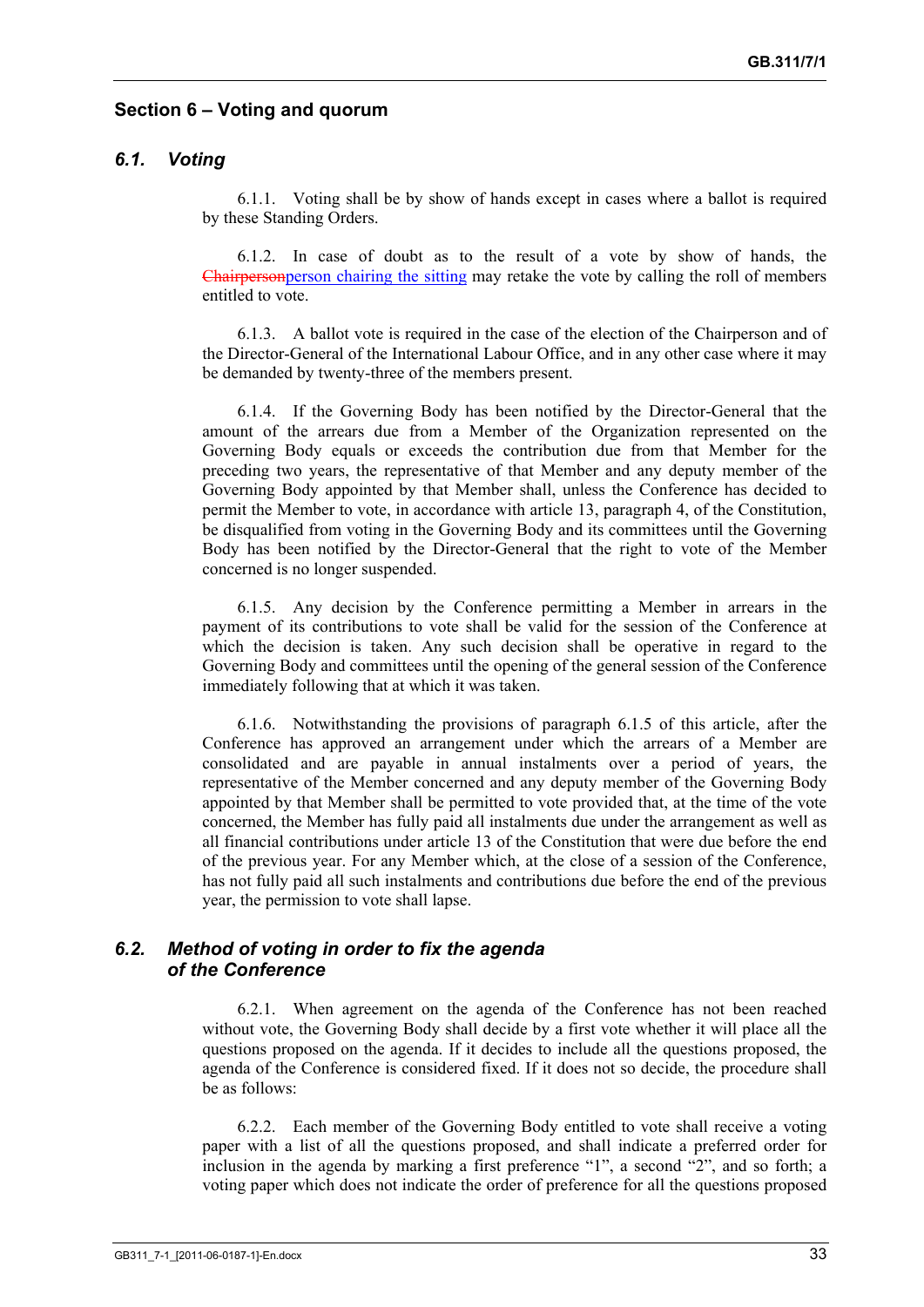shall be void. Members shall place their voting papers in the ballot box as their names are called.

6.2.3. Whenever a question is indicated as a first preference, it shall be allotted one point, whenever it is indicated as a second preference, two points and so forth. The questions shall then be listed on the basis of the total points obtained, the question with the lowest total being regarded as the first in order of preference. If the voting results in an equal number of points for each of two or more questions, a vote by show of hands shall be taken. If the voting is still equal, the order of preference shall be decided by lot.

6.2.4. The Governing Body shall then decide the number of questions to be placed on the agenda, in the order of priority established in accordance with paragraphs 6.2.2 and 6.2.3. For that purpose, it shall vote first on the total number of questions proposed minus one, second on the total number of questions proposed minus two, and so forth, until a majority is obtained.

#### *6.3. Quorum*

6.3.1. No vote shall be valid unless at least thirty-three members are present at the sitting.

### **Section 7 – General provisions**

### *7.1. Autonomy of groups*

7.1.1. Subject to the provisions of these Standing Orders, each group shall control its own procedure.

7.1.2. Any nominations to functions within the group shall be communicated in writing to the Chairperson.

#### *7.2. Suspension of a provision of the Standing Orders*

7.2.1. The Governing Body, on the unanimous recommendation of its Officers, may exceptionally, in the interests of its own orderly and expeditious functioning, decide to suspend any provision of these Standing Orders for the purpose of dealing with a specific non-controversial question before it. A decision may not be taken until the sitting following that at which a proposal to suspend a provision of the Standing Orders has been submitted to the Governing Body.